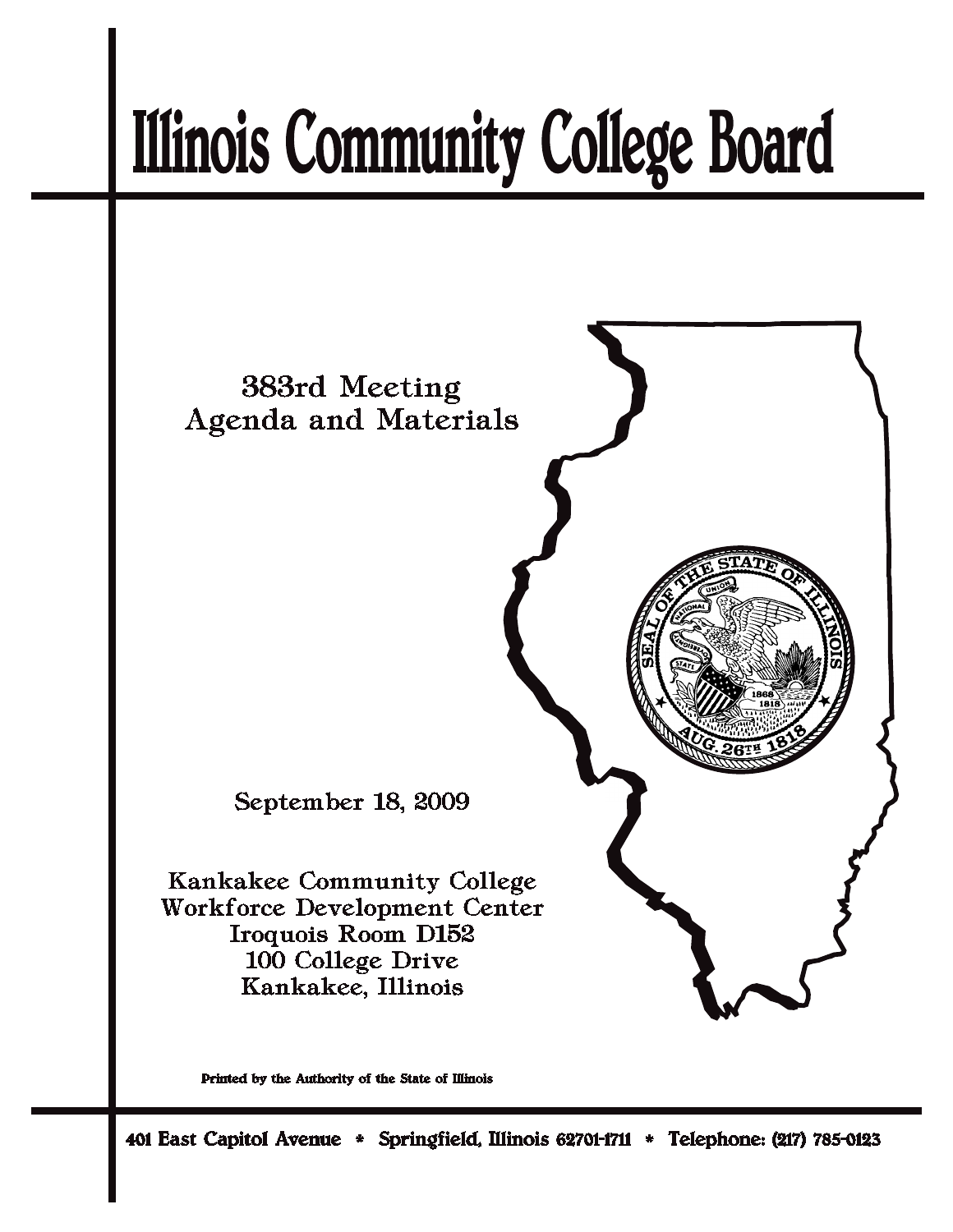Agenda 383rd Meeting of the Illinois Community College Board Kankakee Community College 100 College Drive Kankakee, IL 60901

### September 18, 2009

### *Committee Meetings*

September 14, 2009 at 2:00 p.m. - Strategic Planning Committee - *Via Conference Call* September 14, 2009 at 4:00 p.m.- Academic Affairs and Student Relations Committee - *Via Conference Call* September 18, 2009 at 8:30 a.m. - Budget and Finance Committee - Room L120 - *Kankakee Community College* External Affairs Committee - TBA

|                     | 9:00 a.m. - Business Meeting - Workforce Development Center,                                                                                                                                                                                                                                                             | <u>Page</u>                         |  |  |  |  |  |  |  |
|---------------------|--------------------------------------------------------------------------------------------------------------------------------------------------------------------------------------------------------------------------------------------------------------------------------------------------------------------------|-------------------------------------|--|--|--|--|--|--|--|
| Iroquois Room, D152 |                                                                                                                                                                                                                                                                                                                          |                                     |  |  |  |  |  |  |  |
| 1.                  | Roll Call and Declaration of Quorum Allison Ray                                                                                                                                                                                                                                                                          |                                     |  |  |  |  |  |  |  |
| 2.                  | Announcements and Remarks by Guy H. Alongi, Chair                                                                                                                                                                                                                                                                        |                                     |  |  |  |  |  |  |  |
| 3.                  | <b>Board Member Comments</b>                                                                                                                                                                                                                                                                                             |                                     |  |  |  |  |  |  |  |
| 4.                  | President/CEO Report Geoff Obrzut                                                                                                                                                                                                                                                                                        |                                     |  |  |  |  |  |  |  |
| 5.                  | Remarks by Dr. John Avendano, President,<br>Kankakee Community College                                                                                                                                                                                                                                                   |                                     |  |  |  |  |  |  |  |
| 6.                  | <b>Committee Reports</b>                                                                                                                                                                                                                                                                                                 |                                     |  |  |  |  |  |  |  |
|                     | 6.1<br><b>Budget and Finance</b><br>Budget Update Ellen Andres<br>6.1a<br>6.2<br>Academic Affairs and Student Relations<br>6.3<br><b>External Affairs</b><br>6.3a. Public Relations<br>Legislative Update<br>$6.3b$ .<br>6.4<br><b>Strategic Planning</b><br>Approval of New Board Committee Structure (ACTION)<br>6.4a. | $\mathbf{1}$<br>$\overline{2}$<br>5 |  |  |  |  |  |  |  |
| 7.                  | <b>Advisory Organizations/Foundation Reports</b><br>7.1<br>Illinois Community College Trustees Association Mike Monaghan<br>Illinois Community College Faculty Association Kathy Westman<br>7.2<br>7.3<br>Student Advisory Committee Melissa Gamber<br>Presidents' Council Dr. John Erwin<br>7.4                         |                                     |  |  |  |  |  |  |  |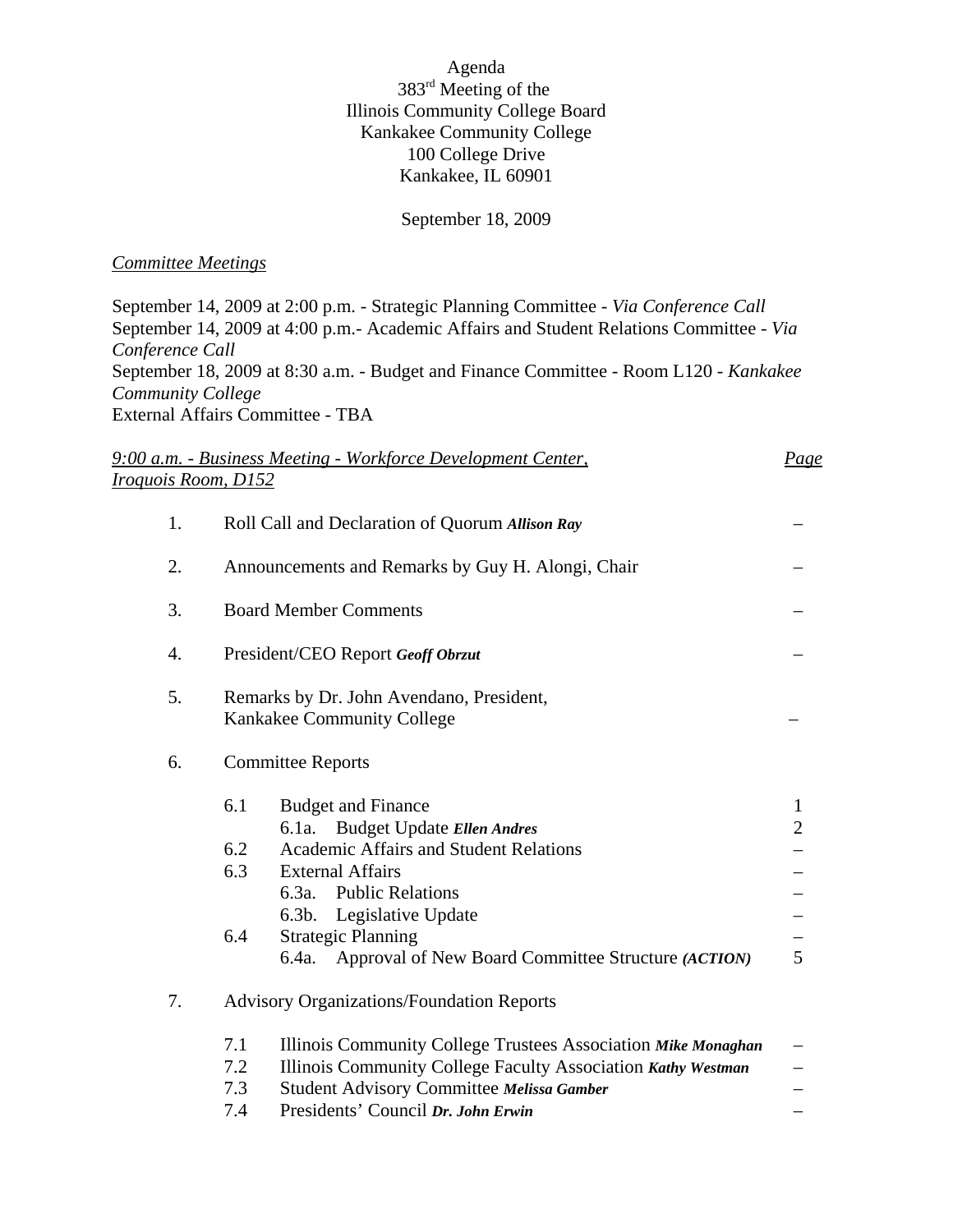#### Agenda 383rd Meeting of the Illinois Community College Board

| 8.  | $6 - 11$<br>New Units of Instruction (ACTION) Elaine Johnson                                                                                                                            |                          |  |  |  |  |  |  |  |
|-----|-----------------------------------------------------------------------------------------------------------------------------------------------------------------------------------------|--------------------------|--|--|--|--|--|--|--|
| 9.  | Illinois Community College Recognition of Community Colleges<br>$12 - 13$<br>(ACTION) Elaine Johnson                                                                                    |                          |  |  |  |  |  |  |  |
| 10. | Status Update of the American Diploma Project Elaine Johnson                                                                                                                            |                          |  |  |  |  |  |  |  |
| 11. | Consent Agenda (ACTION)                                                                                                                                                                 |                          |  |  |  |  |  |  |  |
|     | 11.1<br>Minutes of the July 17, 2009 Meeting<br>Minutes of the July 17, 2009 Executive Session<br>11.2<br>Certification on Eligibility for Special Tax Levy<br>11.3<br>Contract<br>11.4 | 14-23<br>$24 - 25$<br>26 |  |  |  |  |  |  |  |
| 12. | <b>Information Items</b>                                                                                                                                                                |                          |  |  |  |  |  |  |  |
|     | 12.1<br>Fiscal Year 2009 Financial Statements<br>12.2<br><b>Fiscal Year 2010 Financial Statements</b><br>12.3<br>Fiscal year 2009 Lincoln's Challenge Report                            | 27                       |  |  |  |  |  |  |  |
| 13. | <b>Other Business</b>                                                                                                                                                                   |                          |  |  |  |  |  |  |  |
| 13. | <b>Executive Session</b><br>13.1a. Personnel                                                                                                                                            |                          |  |  |  |  |  |  |  |
| 14. | <b>Public Comment</b>                                                                                                                                                                   |                          |  |  |  |  |  |  |  |
| 15. | Adjournment                                                                                                                                                                             |                          |  |  |  |  |  |  |  |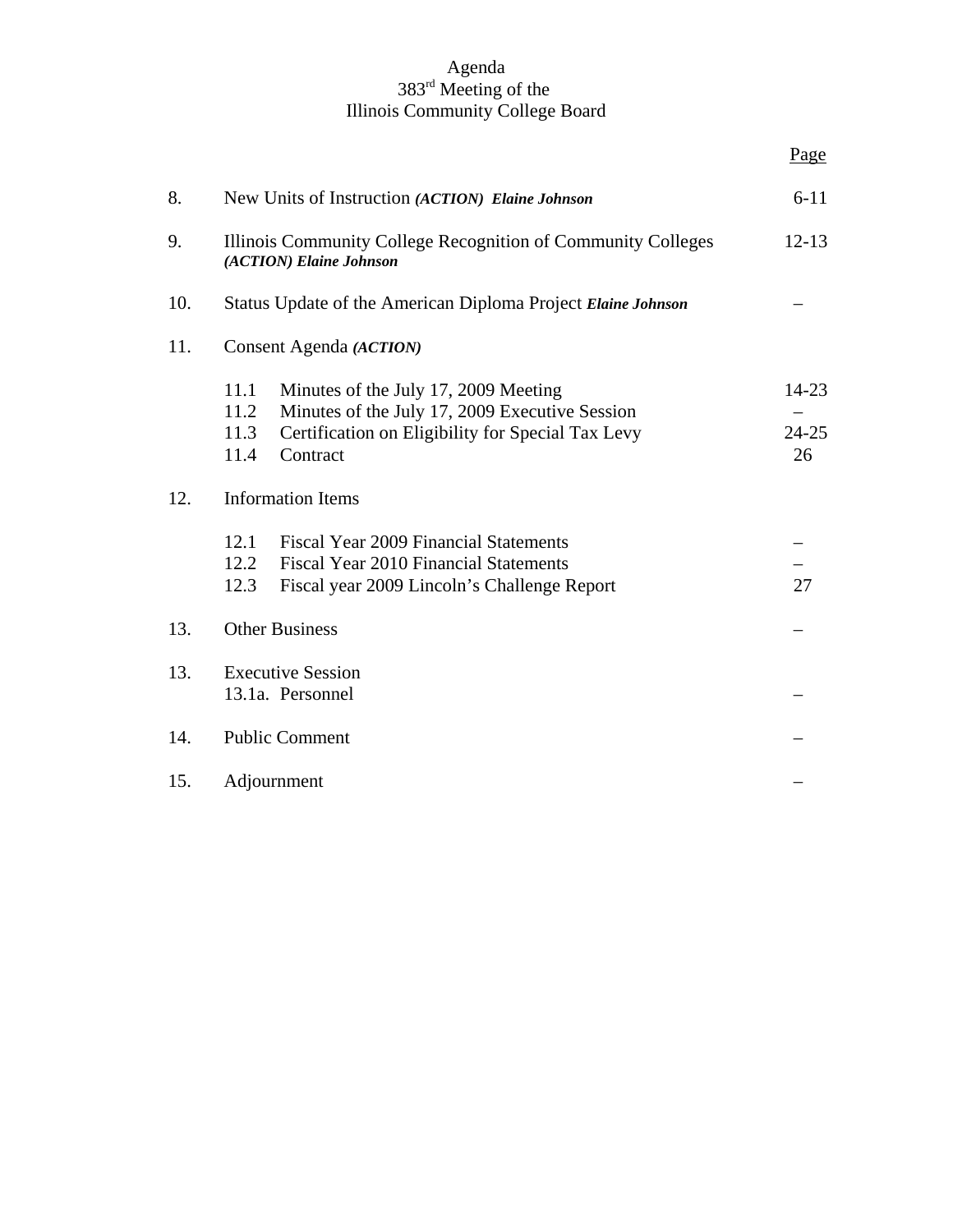# Illinois Community College Board

# **BUDGET AND FINANCE COMMITTEE**

Committee discussion for September:

• Financial Statements: Fiscal Year 2009 Final

State General Funds Special State Funds Federal Funds Bond Financed Funds

• Financial Statements: Fiscal Year 2010

State General Funds Special State Funds Federal Funds Bond Financed Funds

- Approval of contract in consent agenda.
- Fiscal year 2010 system operating and capital budget discussion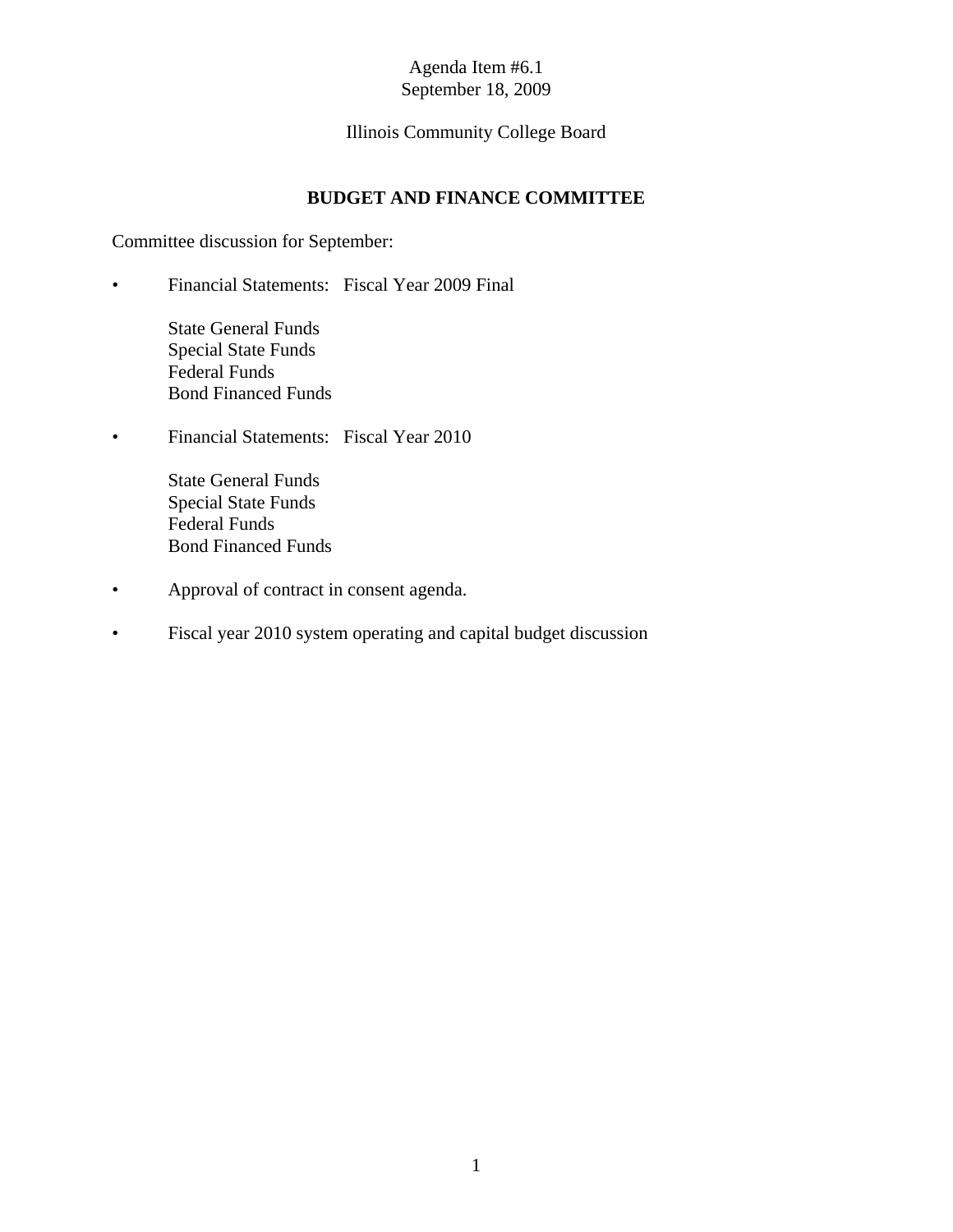## Illinois Community College Board

# **FISCAL YEAR 2010 BUDGET UPDATE**

The fiscal year 2010 budget was passed on July 16 by the General Assembly, and the Governor signed the legislation during July and August. The system operating and adult education and CTE appropriations are contained in three different public acts: PA 96-0042, PA 96-0046, and PA 96- 0114. Appropriations for capital projects are found in PA 96-0035 and PA 96-0039.

The fiscal year 2010 budget does not include any new revenue sources for operations. The General Assembly passed and the Governor signed pension borrowing legislation that redirected \$3.4 billion into operations of the state. In order to pass a "balanced" budget, the General Assembly appropriated up to 50 percent less funds for many grant programs and then gave the Governor up to \$3.4 billion in discretionary funds to fill in the holes. The General Assembly also directed the Governor to reduce the budget by up to \$1.1 billion.

The system operating budget is basically level funded; however, both grant programs, Adult Education and Career and Technical Education, received only half of their annual funding. At the end of July, the Governor announced that both of these grant programs will receive discretionary funds in fiscal year 2010. (*See Tables 1 and 2 for final funding by line items.*)

*An oral presentation will be given at the Board meeting.*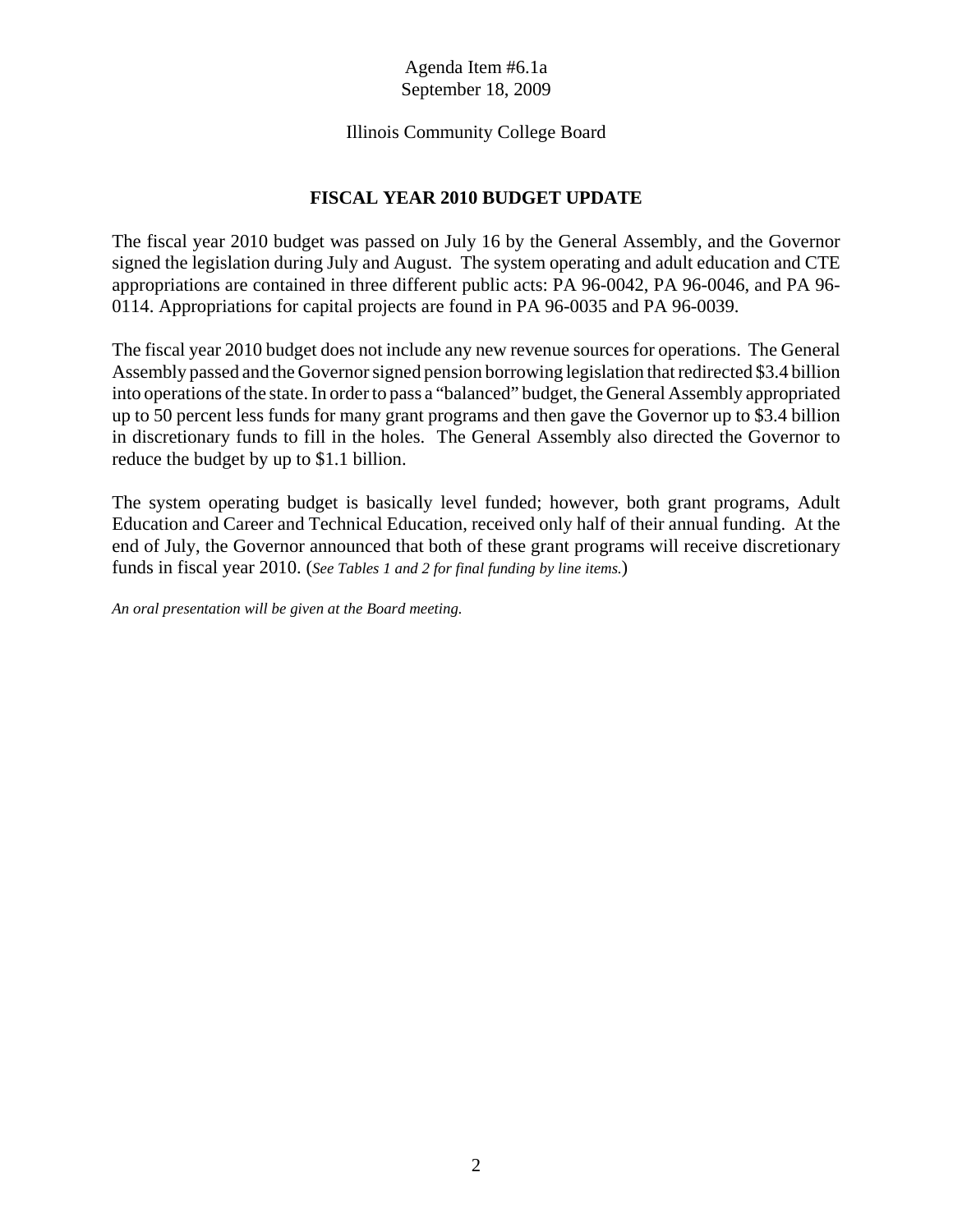#### **Illinois Community College Board Table 1 FISCAL YEAR 2010 OPERATING GRANTS**

|                                                       |    | <b>FY2009</b>  |    | <b>FY2009</b>     |      | FY 2010                |     | FY 2010                 | <b>FY2010</b>             |      | <b>Difference</b>        |                   |
|-------------------------------------------------------|----|----------------|----|-------------------|------|------------------------|-----|-------------------------|---------------------------|------|--------------------------|-------------------|
|                                                       |    | Original       |    |                   |      | Governor's             |     | <b>General Assembly</b> | Final                     |      | from                     | Percent           |
| Grants                                                |    | Appropriation  |    | <b>Reductions</b> |      | <b>Recommendations</b> |     | <b>Actions</b>          | <b>Approp/Allocations</b> |      | FY2009                   | <b>Difference</b> |
| <b>Base Operating Grant</b>                           |    | 197,818,000    | Ŝ  | 192,872,600       | - Ś  | 207,430,200 \$         |     | 207,430,800 \$          | 198,746,700 \$            |      | 928,700                  | 0.5%              |
| Small College Grant(1)                                |    | 840,000 \$     |    | 780,000 \$        |      | 840,000 \$             |     | 840,000 \$              | 840,000 \$                |      |                          | 0.0%              |
| <b>Equalization Grant</b>                             |    | 77,383,700 \$  |    | 75,449,100        | - \$ | 77,383,800             | -S  | 77,383,700 \$           | 76,997,300 \$             |      | (386, 400)               | $-0.5%$           |
| City Colleges of Chicago Grant                        |    | 15,000,000     | Ŝ. | 14,625,000        | -S   | 15,000,000             | -S  | 15,000,000 \$           | 15,000,000 \$             |      |                          | 0.0%              |
| <b>Unrestricted Grants</b>                            | \$ | 291,041,700    |    | 283,726,700       | Ŝ.   | 300,654,000 \$         |     | 300,654,500 \$          | 291,584,000 \$            |      | 542,300                  | 0.2%              |
| <b>Workforce Development Grant</b>                    | \$ | 3,311,300 \$   |    | 3,311,300 \$      |      | 3,311,300 \$           |     | 3,311,300 \$            | $3,311,300$ \$            |      |                          | 0.0%              |
| Retirees Health Insurance Grant                       |    | 626,600 \$     |    | 626,600           | -\$  | 626,600                | -S  | 626,600 \$              | 626,600 \$                |      | $\overline{\phantom{a}}$ | 0.0%              |
| <b>Restricted Grants</b>                              | \$ | 3,937,900      | S. | 3,937,900         | -\$  | 3,937,900              | -\$ | 3,937,900 \$            | $3,937,900$ \$            |      | $\overline{\phantom{a}}$ | 0.0%              |
| <b>TOTAL GRANTS TO DISTRICTS</b>                      | \$ | 294,979,600    | -S | 287,664,600 \$    |      | 304,591,900 \$         |     | 304,592,400 \$          | 295,521,900 \$            |      | 542,300                  | 0.2%              |
| <b>Statewide Initiative &amp; Other Grants</b>        |    |                |    |                   |      |                        |     |                         |                           |      |                          |                   |
| East St. Louis Higher Education Center                | \$ | 1,589,100 \$   |    | 1,589,100 \$      |      | 1,589,100 \$           |     | 1,589,100 \$            | $1,589,100$ \$            |      |                          | 0.0%              |
| Lincoln's Challenge Grant                             |    | 120,100 \$     |    | 120,100           | - \$ | 120,100 \$             |     | 60,000 \$               | 60,000                    | - 5  | (60, 100)                | $-50.0%$          |
| Veterans' Grant                                       |    | 7,261,500 \$   |    | 7,261,500         | -\$  | 7,261,500              | -\$ | 7,261,500 \$            | 7,261,500                 | - \$ |                          | 0.0%              |
| <b>College and Career Readiness</b>                   |    | 750,000        | Ŝ. | 750,000 \$        |      | 750,000 \$             |     | 750,000 \$              | 750,000                   | S.   |                          | 0.0%              |
| Legislative Add-Ons                                   | Ś  | $1,020,000$ \$ |    | 1,020,000         |      |                        |     |                         |                           | \$   | (1,020,000)              | $-100.0%$         |
| <b>Total Statewide Initiatives &amp; Other Grants</b> | \$ | 10,740,700 \$  |    | 10,740,700        | -\$  | 9,720,700              | Ŝ.  | $9,660,600$ \$          | $9,660,600 \leq$          |      | (1,080,100)              | $-10.1%$          |
| <b>GRAND TOTAL</b>                                    |    | 305,720,300    |    | 298,405,300       | -\$  | 314,312,600            | -\$ | 314,253,000 \$          | 305,182,500 \$            |      | (537,800)                | $-0.2%$           |

(1) The requested amount includes the additional small college grant award for those districts that qualify.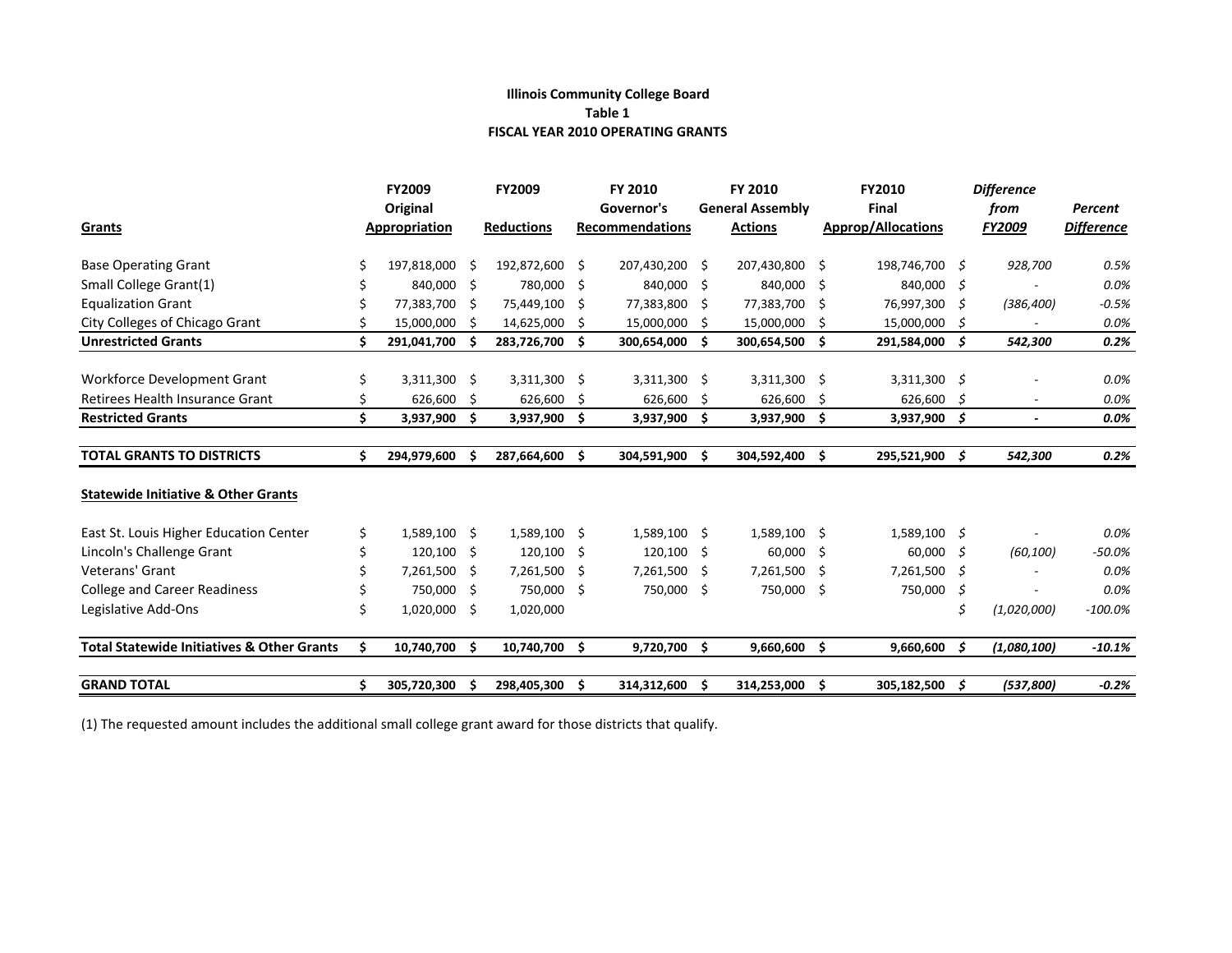#### **Illinois Community College Board Table 2 FISCAL YEAR 2010 ADULT EDUCATION AND CAREER AND TECHNICAL EDUCATION PROGRAMS**

|                                       | <b>FY2009</b><br>Original<br>Appropriation |               | <b>FY2009</b><br><b>Approp After</b><br><b>Reductions</b> |                 | <b>FY2010</b><br>Governor's<br><b>Recommendations</b> |            | <b>FY2010</b><br><b>General Assembly</b><br>and Final Budget |                | <b>FY2010</b><br><b>Final Budget</b><br>with Governor's<br><b>Discretionary Funds</b> |                   | <b>Difference</b><br>from<br><b>FY2009</b> |                          | Percent<br><b>Difference</b> |
|---------------------------------------|--------------------------------------------|---------------|-----------------------------------------------------------|-----------------|-------------------------------------------------------|------------|--------------------------------------------------------------|----------------|---------------------------------------------------------------------------------------|-------------------|--------------------------------------------|--------------------------|------------------------------|
|                                       |                                            |               |                                                           |                 |                                                       |            |                                                              |                |                                                                                       |                   |                                            |                          |                              |
| <b>Adult Education</b>                |                                            |               |                                                           |                 |                                                       |            |                                                              |                |                                                                                       |                   |                                            |                          |                              |
| <b>Basic grants GRF</b>               |                                            | 16,026,200 \$ |                                                           | 15,625,500 \$   |                                                       | 16,026,200 | S                                                            | 8,013,100 \$   |                                                                                       | 16,026,200 \$     |                                            | $\overline{\phantom{a}}$ | -100.00%                     |
| <b>Performance Grants GRF</b>         |                                            | 10,701,600 \$ |                                                           | $10,434,100$ \$ |                                                       | 10,701,600 | S                                                            | $5,350,800$ \$ |                                                                                       | $10,701,600 \leq$ |                                            |                          | $-100.00\%$                  |
| <b>Public Assistance Grants GRF</b>   |                                            | 8,080,500 \$  |                                                           | 8,080,500 \$    |                                                       | 8,080,500  | S                                                            | 3,682,950 \$   |                                                                                       | 5,546,200         | S.                                         | (2,534,300)              | $-100.00\%$                  |
| <b>GED Testing GRF</b>                |                                            | 807,600 \$    |                                                           | 807,600 \$      |                                                       | 1,163,800  | S                                                            | $1,000,000$ \$ |                                                                                       | 1,000,000         | -S                                         | 192,400                  | $-100.00\%$                  |
| Adult Ed Federal Grants and Ops       |                                            | 26,500,000    | - Ś                                                       | 22,176,100      | S                                                     | 26,500,000 | Ś                                                            | 26,500,000 \$  |                                                                                       | 26,500,000        | S.                                         |                          | 0.00%                        |
| <b>GED Testing Non-GRF</b>            |                                            | 750,000 \$    |                                                           | 497,500         | <sub>S</sub>                                          | 750,000    | S.                                                           | 750,000 \$     |                                                                                       | 750,000           | S.                                         |                          | 0.00%                        |
| <b>Adult Education Program Total</b>  |                                            | 62,865,900    | - Ś                                                       | 57,621,300      | s                                                     | 63,222,100 | Ŝ                                                            | 45,296,850 \$  |                                                                                       | 60,524,000        |                                            | (2,341,900)              | $-3.73%$                     |
| <b>Career and Technical Education</b> |                                            |               |                                                           |                 |                                                       |            |                                                              |                |                                                                                       |                   |                                            |                          |                              |
| <b>Basic Grants GRF</b>               |                                            | 12,149,900    | - \$                                                      | 12,149,900 \$   |                                                       | 12,271,400 | Ŝ                                                            | $6,074,950$ \$ |                                                                                       | 17,570,900 \$     |                                            | 5,421,000                | $-100.00\%$                  |
| <b>Basic Grants Federal CTE</b>       |                                            | 23,607,100    |                                                           | 23,607,100      |                                                       | 23,607,100 | Ś                                                            | 23,607,100     |                                                                                       | 23,607,100        | -S                                         |                          | 0.00%                        |
| <b>CTE Program Total</b>              |                                            | 35,757,000    |                                                           | 35,757,000      |                                                       | 35,878,500 | S                                                            | 29,682,050     |                                                                                       | 41,178,000        | S                                          | 5,421,000                | 15.16%                       |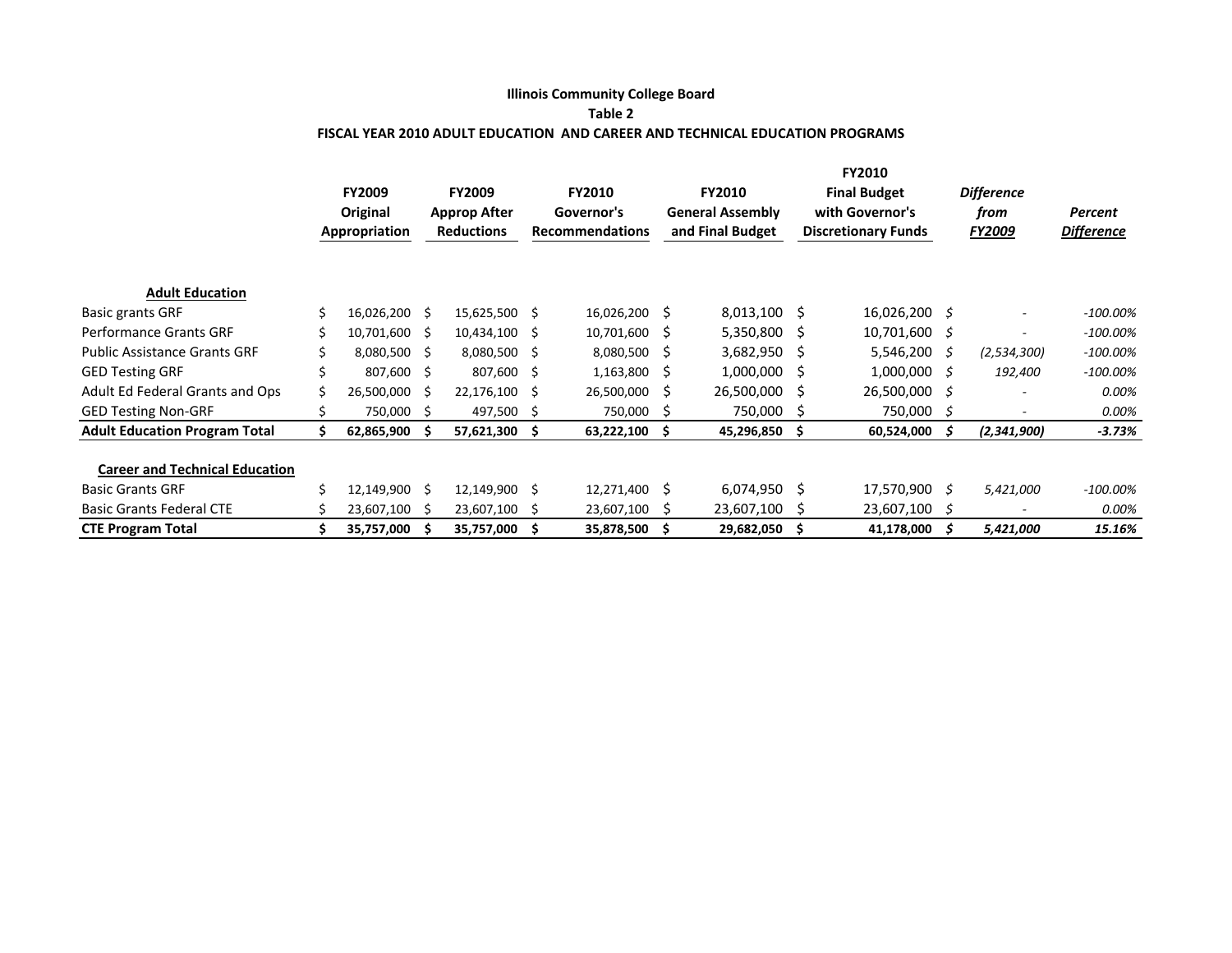# Illinois Community College Board

# **APPROVAL OF NEW BOARD COMMITTEE STRUCTURE**

After discussion by members of the ICCB Strategic Planning Committee at its March and June committee meetings regarding the current Board committee structure, the Committee recommends that the current seven Board committee structure be realigned to more closely align with staff responsibilities. The new recommended committee structure follows, and the corresponding responsible ICCB staff member is identified:

| <b>New Board Committee</b>                       | <b>Responsible ICCB Staff Member</b>                                                        |
|--------------------------------------------------|---------------------------------------------------------------------------------------------|
| <b>Adult Education and Institutional Support</b> | Karen Hunter Anderson<br>Vice President<br><b>Adult Education and Institutional Support</b> |
| <b>Fiscal and Personnel</b>                      | Ellen Andres<br><b>Chief Financial Officer</b>                                              |
| Academic Affairs and Workforce Development       | Elaine Johnson<br>Vice President<br>Academic Affairs and Workforce Development              |
| External Affairs                                 | <b>Steve Morse</b><br><b>Associate Vice President</b><br>External Affairs                   |
| <b>Student Relations</b>                         | <b>ICCB</b> Student Member                                                                  |

Committee membership assignments will be discussed and appointments will be recommended at the November Board meeting.

# **RECOMMENDED ACTION**

It is recommended that the following motion be approved:

The Illinois Community College Board hereby approves the new Board Committee structure recommended by the ICCB Strategic Planning Committee: (1) Adult Education and Institutional Support; (2) Fiscal and Personnel; (3) Academic Affairs and Workforce Development; (4) External Affairs; and (5) Student Relations.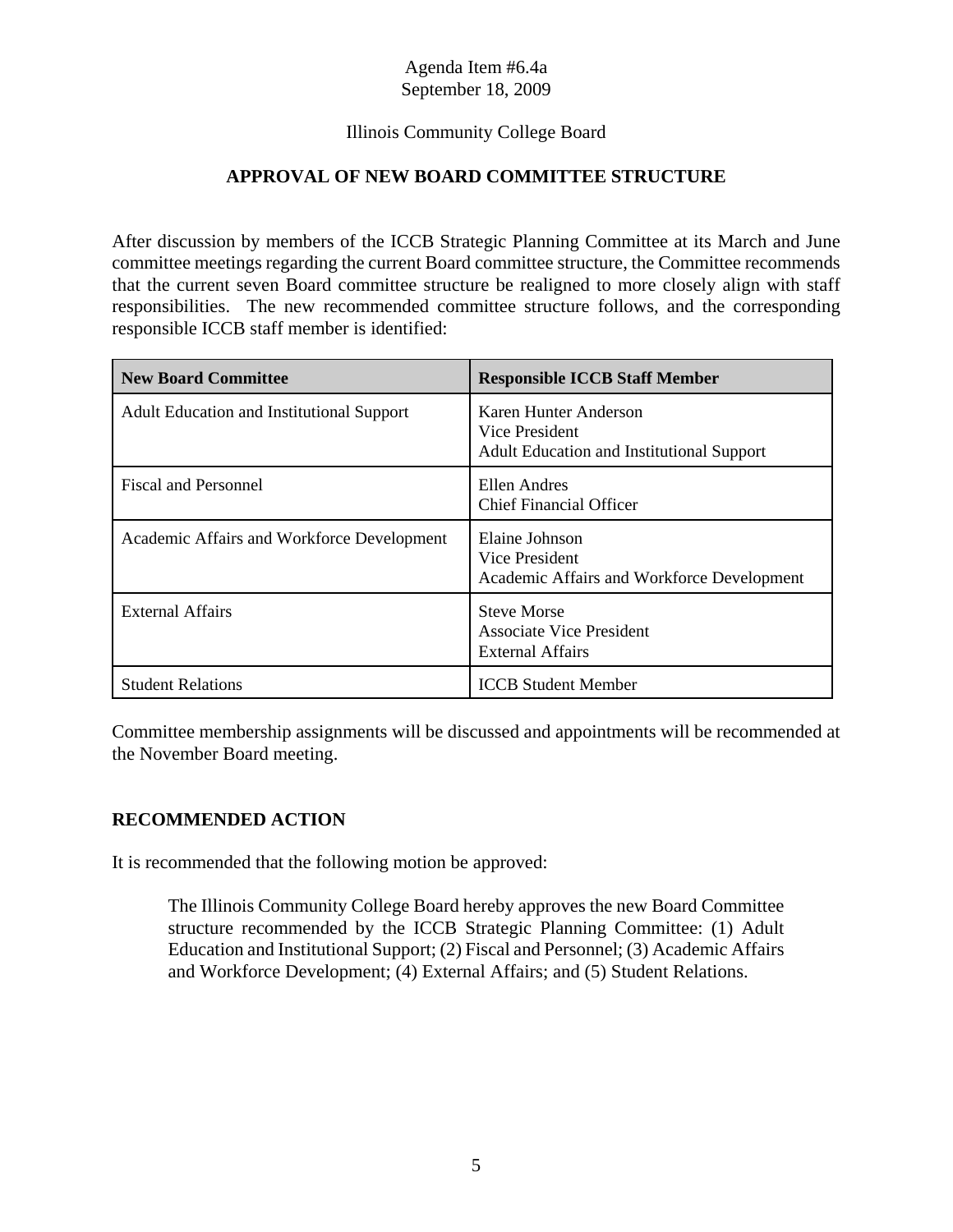# Illinois Community College Board

## **NEW UNITS OF INSTRUCTION**

The Illinois Community College Board is requested to approve new units of instruction for the following community colleges:

## **RECOMMENDED ACTION:**

It is recommended that the following motion be adopted:

 The Illinois Community College Board hereby approves the following new units of instruction for the community colleges listed below:

### **PERMANENT PROGRAM APPROVAL**

Highland Community College

- < Customer Service Certificate (31 credit hours)
- $\blacktriangleright$  Emergency Medical Technician A.A.S. degree (63 credit hours)

#### John A. Logan College

- ASL Deaf Studies A.A.S. degree (65 credit hours)
- $\blacktriangleright$  Educational Interpreting Professional A.A.S. degree (63 credit hours)

Kankakee Community College

< Associate of Arts in Teaching (A.A.T.) - Special Education (61 credit hours)

#### Malcolm X College

< Diagnostic Medical Sonography Certificate (31 credit hours)

#### Spoon River College

Gerontology A.A.S. degree (60 credit hours)

# **BACKGROUND**

**Highland Community College** is seeking approval to offer a 31 credit hour "Customer Service" Certificate. This program will prepare individuals for entry-level employment in a variety of settings, as well as provide formalized instruction to improve the skills of those currently employed in customer service positions. The curriculum consists of career and technical education coursework in keyboarding, electronic calculators (registers), Microsoft Office applications, business equipment, business mathematics, accounting applications, money and inventory control, personal finance, business communications, fundamentals of retailing, psychology of human relations, sales and personal communications, and a required seminar in customer service. Assessment of student learning will be achieved through a comprehensive performance evaluation demonstrating the student's customer service skills in a given scenario.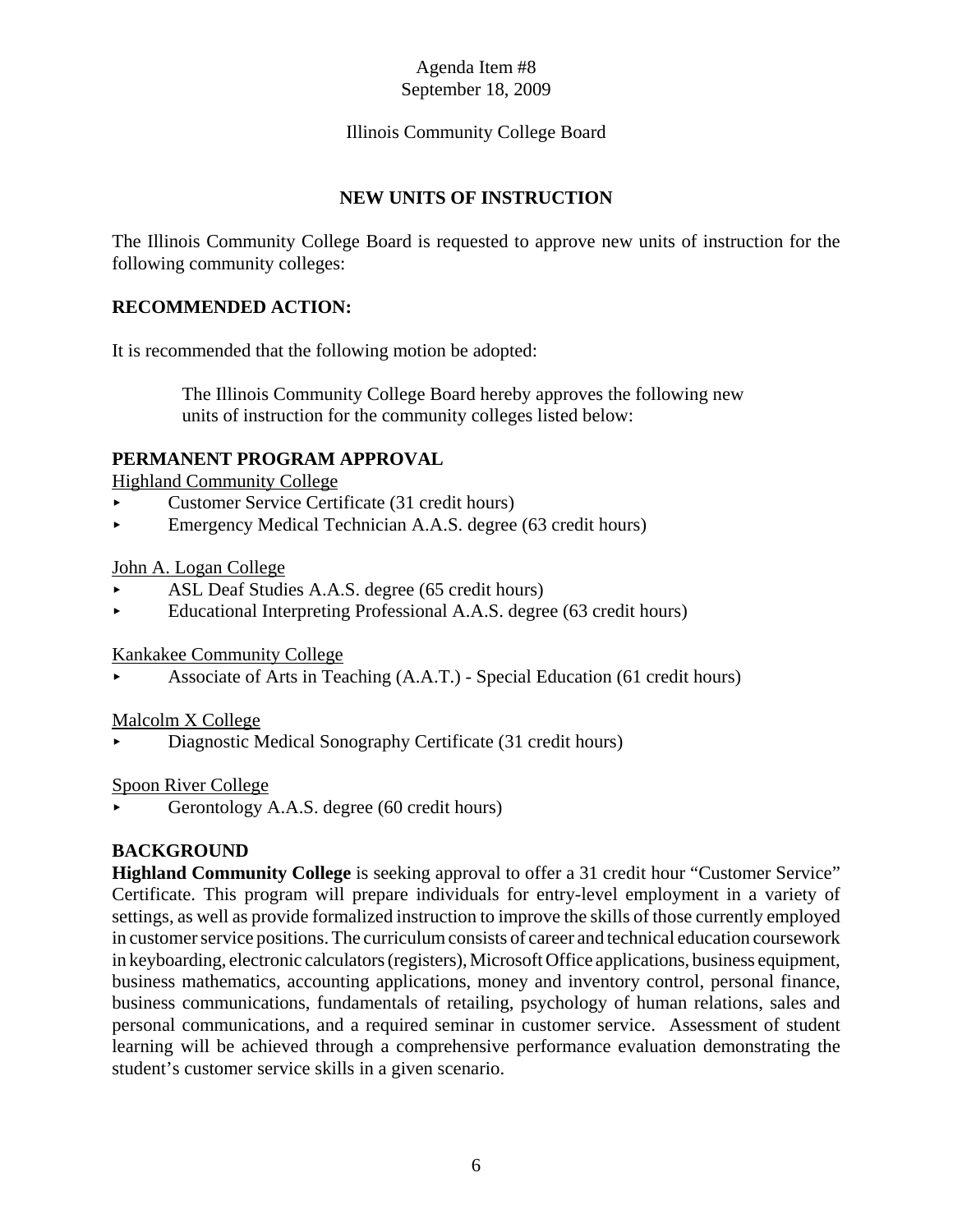Labor market information provided by the college supports the interest in and the need for a formalized training program for entry-level workers in local retail businesses. According to the Illinois Department of Employment Security, growth in the demand for "retail sales workers" is expected to be around 4.20 percent through 2016. The college has worked with district employers to identify the educational knowledge and workplace skills they required for successful hiring and retention of customer service employees. The college anticipates an enrollment of ten full-time and five (5) part-time students the first year, increasing to 20 full-time and 15 part-time students by the third year. Four (4) existing faculty will be utilized to implement this program and because all courses are currently being offered no new costs are projected during the first three years of the program.

**Highland Community College** is seeking approval to offer a 63 credit hour "Emergency Medical Technician" Associate in Applied Science (A.A.S.) degree. This program will prepare individuals for employment as Emergency Medical Technicians at the Paramedic level (EMT-P). This program was developed using the National Standard Curriculum for EMT-Paramedics as outlined by the National Highway Traffic Safety Administration and will prepare graduates for required licensure through the Illinois Department of Public Health (IDPH)- Division of EMS-Highway Safety. The curriculum consists of 14 credit hours of required general education coursework and 49 credit hours of required career and technical education coursework. The career and technical component of this curriculum includes instruction in medical terminology, anatomy and physiology, emergency medical technician-basic (EMT-B), intermediate (EMT-I) and paramedic (EMT-P) training, basic trauma life support, pediatric healthcare, advanced cardiac life support and an EMT work-based learning experience. Assessment of student learning objectives will be achieved through a comprehensive final examination and skills observation/evaluation conducted by program faculty.

Labor market information provided by the college supports the interest in and the need for a formalized educational program for EMT-Ps within the college's district. According to the Illinois Department of Employment Security, demand for "emergency medical technicians" is expected to increase by over 22 percent through 2016. Local labor market data projects a 30 percent anticipated growth in employment through 2014. The college has collaborated with three (3) local emergency medical systems including Rockford Memorial Hospital, Swedish American Health System, and OSF Medical Center to develop training that will provide skilled paramedics that meet their workforce needs. Furthermore these local organizations will provide work-based learning sites, laboratory and equipment as necessary. Classroom space and related facilities are otherwise adequate to support the proposed program. The college anticipates an enrollment of ten full-time and five (5) part-time students the first year, increasing to 15 full-time and five (5) part-time students by the third year. One (1) new full-time and one (1) - two (2) part-time faculty will be required during the first year of the program. All faculty will be required to hold a current EMT-P license in the State of Illinois, in addition to related occupational and teaching experience. Costs are anticipated at approximately \$41,000 per year during the first three years of the program.

**John A. Logan College** is seeking approval to offer a 65 credit hour Associate in Applied Science (A.A.S.) degree program in "ASL (American Sign Language) Deaf Studies". This program will prepare individuals for assisting teachers of American Sign Language and for teaching in deaf studies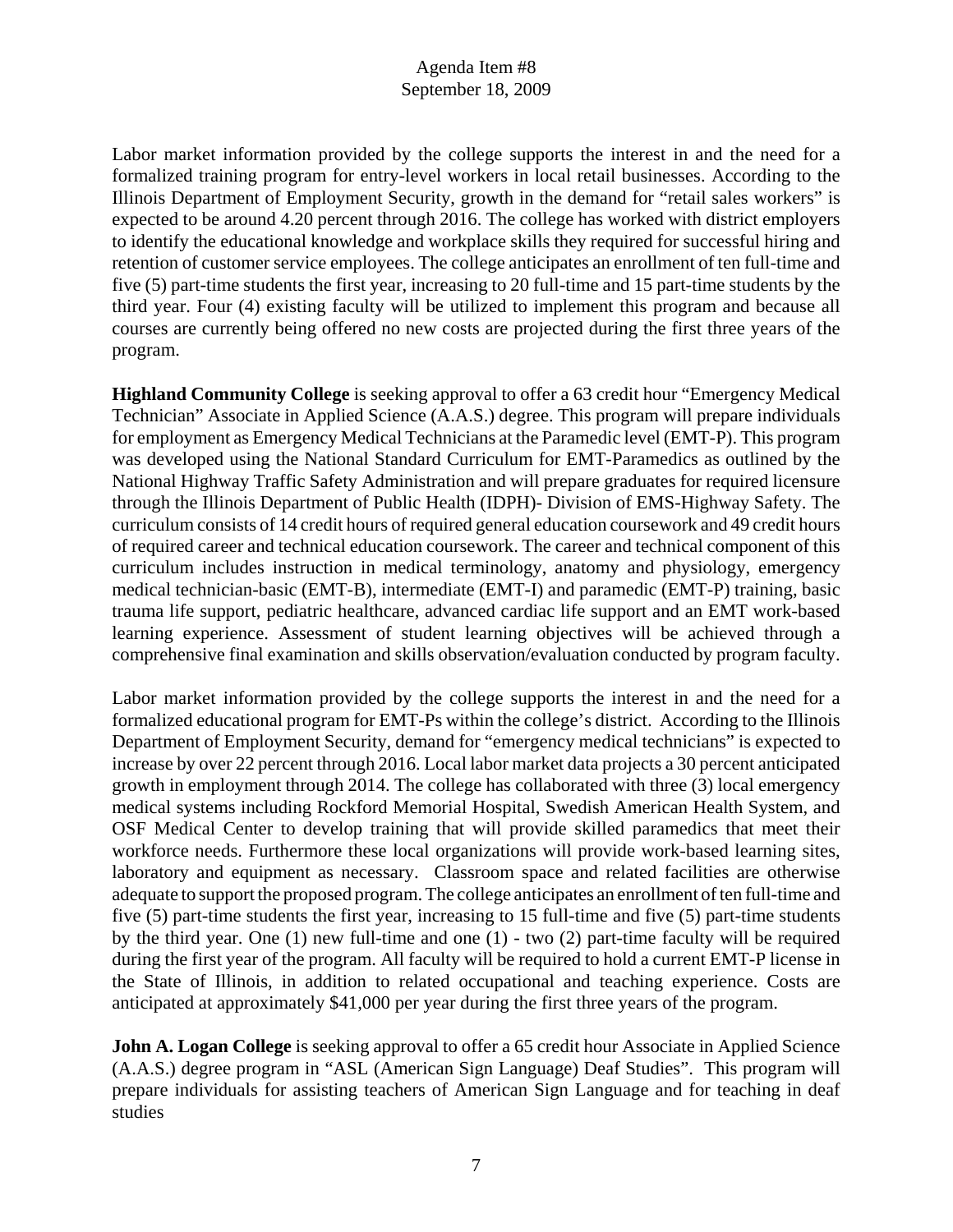educational programs. The college currently offers a related certificate in ASL Deaf Studies, therefore the proposed degree program would provide an educational ladder opportunity for individuals looking to further their education and gain access to advancement opportunities within their profession. The curriculum consists of 18 credit hours of required general education and 47 credit hours of required career and technical education. The career and technical component of the curriculum includes instruction in nonverbal language, introductory through advanced levels of American Sign Language, ASL classifiers, ASL Vocabulary building, ASL Linguistics, fingerspelling and numbers, ASL literature, and Deaf Culture. Advanced ASL coursework includes a work-based learning component of over 50 instructional hours of interaction with deaf and hard of hearing individuals. Assessment of student learning objectives will be achieved through a cumulative presentation, performance evaluation and an ASL skills interview conducted by program faculty.

Labor market information provided by the college supports the interest in and the need for a twoyear training program for individuals in educational settings. The college anticipates an enrollment of ten full-time and five (5) part-time students the first year, increasing to 15 full-time and ten parttime students by the third year. Two (2) existing full-time and one (1) existing part-time faculty will be utilized for the proposed program. Faculty are required to hold at least a Bachelor's Degree in Deaf Education, in addition to related occupational and teaching experience. Because the college currently offers a related certificate program facilities and classroom space are adequate, and costs are minimal. Costs to implement this program are anticipated at approximately \$100 per year during the first two years and \$5,150 during the third year of the program. Expenditures during the third year reflect the purchase of new equipment and materials for the program.

**John A. Logan College** is seeking approval to offer a 63 credit hour "Educational Interpreting Professional" Associate in Applied Science (A.A.S.) degree program. This program will prepare individuals to meet "Standard Approval" as Educational Interpreters through the Illinois State Board of Education (ISBE), as required by the National Registry of Interpreters for the Deaf (NRID). The college currently offers a related certificate program that prepares individuals for "Initial Approval" as Educational Interpreters through ISBE. The proposed program will provide completers of the certificate as well as individuals new to the profession with the education and skills required to gain access to higher-level employment opportunities and advancement. Both the existing certificate and the proposed degree will prepare individuals for the required "Registered Interpreter for the Deaf" credentialing exam through the NRID. The curriculum consists of 18 credit hours of required general education coursework and 45 credit hours of required career and technical education coursework. The career and technical component of the curriculum includes instruction in educational interpreting, evaluation preparation, ASL and English language differences, ASL Vocabulary building, interpreting for deaf and blind persons, interpreting stories, interpreting technical classes, seminary interpreting, translating textbooks, interpreting ethics, language development and literacy, and a required work-based learning experience of over 160 hours of interpreting in an educational setting. Assessment of student learning objectives will be achieved through evaluation of a student's educational portfolio and observation and assessment of the student during the work-based learning experience. The evaluation will be conducted by program faculty.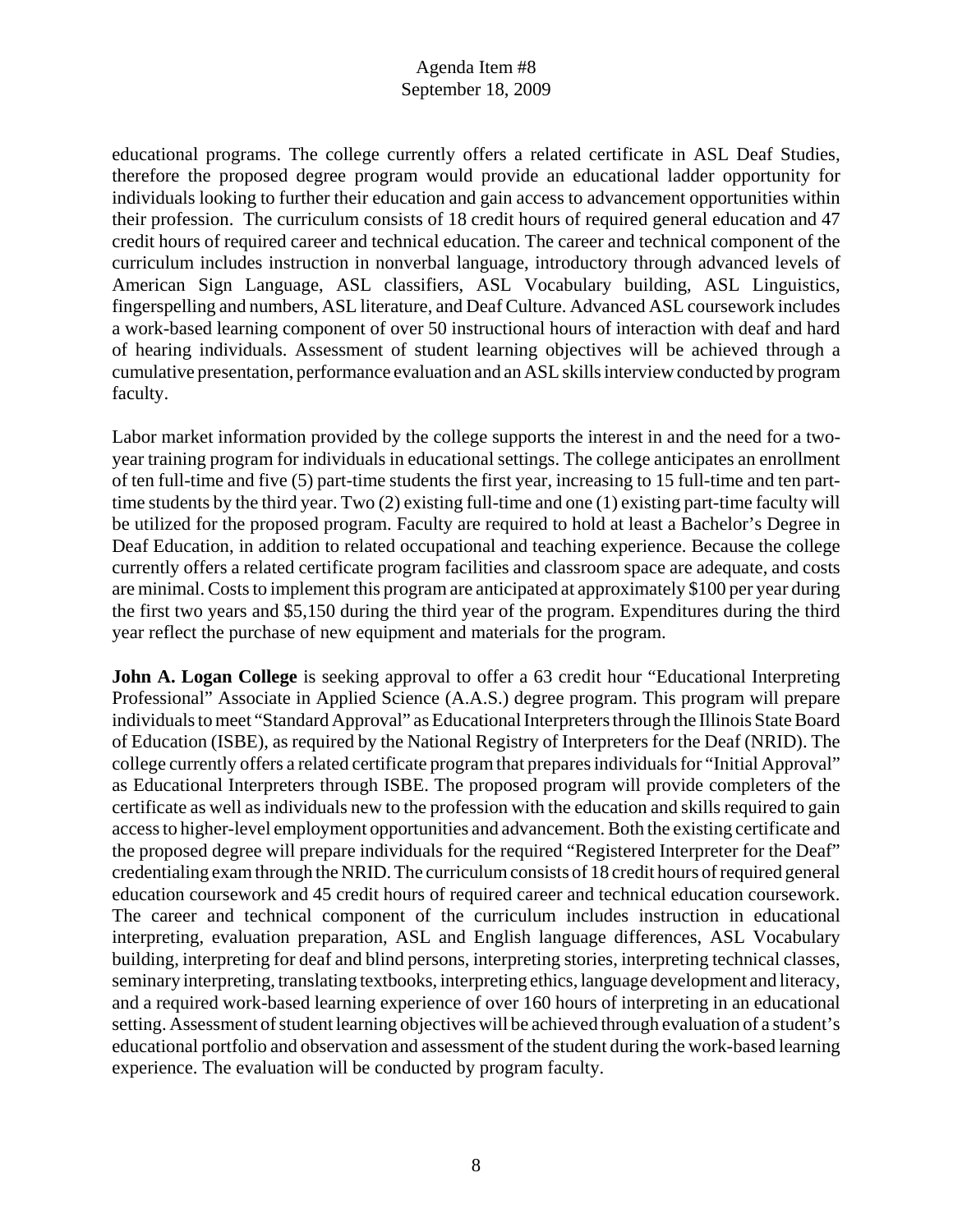Labor market information provided by the college supports the interest in and the need for a twoyear training program for individuals in educational settings. The college anticipates an enrollment of 15 full-time and ten part-time students the first year, increasing to 20 full-time and 15 part-time students by the third year. Two (2) existing full-time faculty will be utilized for the proposed program. Faculty are required to hold at least a Bachelor's Degree in Deaf Education, in addition to related occupational and teaching experience. Because the college currently offers a related certificate program facilities and classroom space are adequate, and costs are minimal. Costs to implement this program are anticipated at approximately \$100 per year during the first two years and \$5,150 during the third year of the program. Expenditures during the third year reflect the purchase of new equipment and materials for the program.

**Kankakee Community College** are seeking approval to offer a 61 semester credit hour Associate of Arts in Teaching (A.A.T.) Special Education Statewide Model Curriculum. The 60-64 semester credit hour model curriculum consists of 40-44 semester credit hours of general education coursework, and 18-21 semester credit hours of professional and special education coursework. The proposal meets the model guidelines endorsed by the Illinois Community College Board and the Illinois Board of Higher Education.

**Malcolm X College**, one of the City Colleges of Chicago, is seeking approval to offer a 31 credit hour "Diagnostic Medical Sonography" Certificate. This program will prepare ARRT (American Registry of Radiology Technologists) registered radiographers for specialized employment in diagnostic medical sonography. The program was developed according to standards outlined by the American Registry of Diagnostic Medical Sonography (ARDMS), the Committee on Accreditation of Allied Health Education Programs (CAAHEP) in collaborations with the Joint Review Committee on Education in Diagnostic Medical Sonography (JRC-DMS), and the ARRT. The curriculum consists of career and technical education coursework in principles of sonographic technique, physics of medical sonography, cross-sectional anatomy, sonographic procedures, sonographic clinical education, biological effects of medical sonography, and special sonographic procedures. Graduates of this program will be prepared for optional credentialing through the ARDMS as a "Registered Diagnostic Medical Sonographer". Assessment of student learning objectives will be achieved through evaluation of the student's performance during their clinical learning experience.

Labor market information provided by the college supports the interest in and the need for an educational program for existing ARRT professionals in this specialized field of study. The college anticipates an enrollment of 12 full-time students the first year, increasing to 25 full-time students by the third year. One (1) new full-time, two (2) new part-time faculty, and one (1) existing full-time and two (2) existing part-time faculty during the first year. Faculty are required to hold a Bachelor's degree in a related allied health field, hold ARDMS registration and have five years related occupational experience. Costs of implementing this program will be approximately \$258,000 the first year, and \$110,000 per year the second and third years.

**Spoon River College** is seeking approval to offer a 60 credit hour Associate in Applied Science (A.A.S.) degree program in "Gerontology". This program will prepare individuals for employment in occupations related to servicing, supporting and assisting the elderly population. Occupational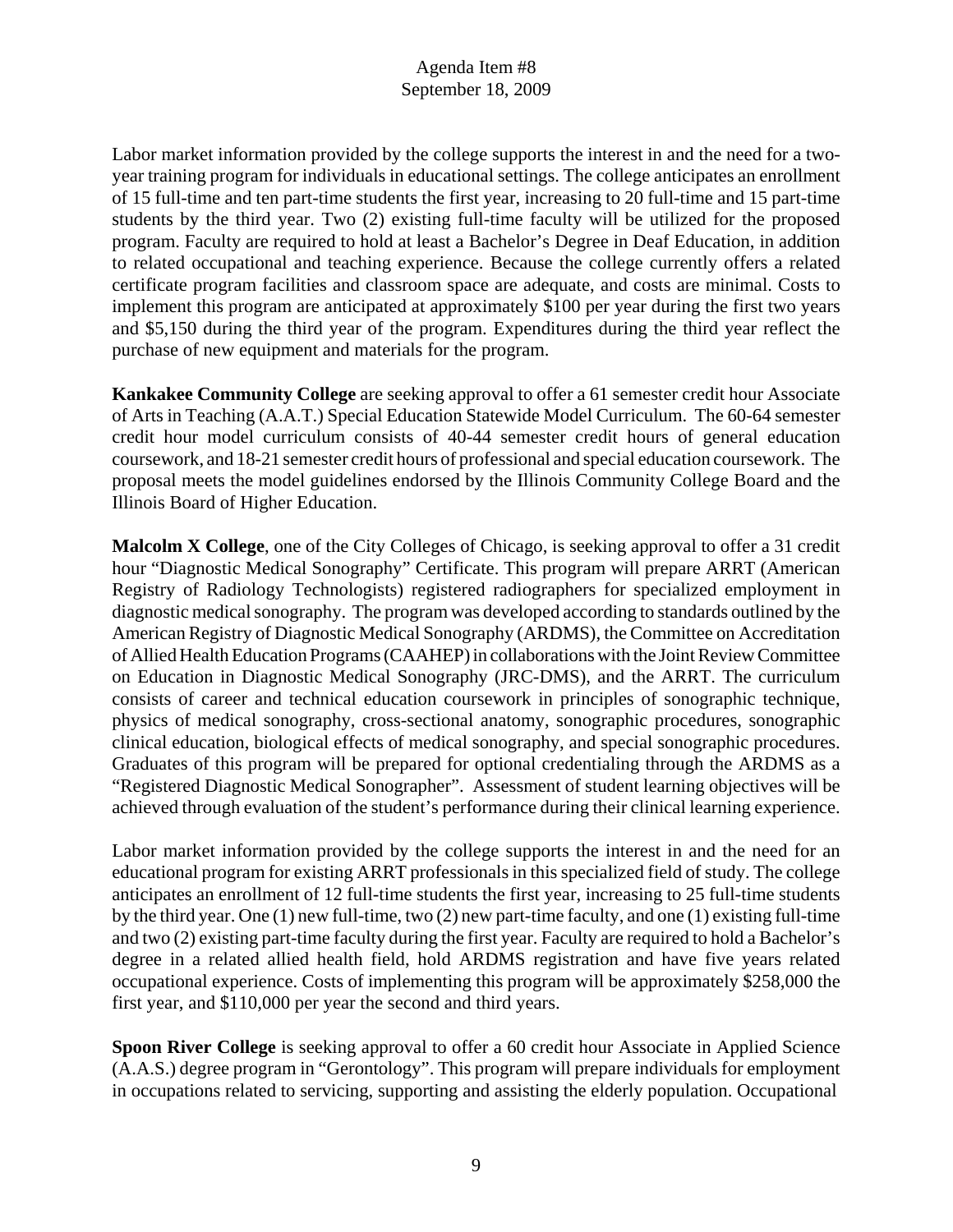employment areas may include, but are not limited to administration in advocacy and support organizations; financial and legal services in areas such as elder law and fraud prevention; housing and independent living assistance; fitness and wellness counseling, education and assistance; and leisure and hospitality services. The curriculum consists of 15 credit hours of required general education and 45 credit hours of required career and technical education coursework. The career and technical component of the curriculum includes instruction in introductory gerontology, drugs and addictions, human growth and development, understanding death and dying, human diseases and conditions, nutrition, the aging process, ethics and legalities in healthcare, medical terminology, personal/physical and mental health, and a work-based learning experience in gerontology. Assessment of student learning objectives will be achieved through evaluation of the student's portfolio containing artifacts of their educational experiences conducted by program faculty.

Labor market information provided by the college supports the interest in and the need for a formalized training program for individuals interested in and currently assisting older adults. The district has seen a significant increase in the size of its elderly population, thus creating many employment opportunities in local health and long-term care facilities, and service provider organization dealing directly with this audience. The college anticipates an enrollment of ten fulltime and five (5) part-time students the first year, increasing to 15 full-time and five (5) part-time students by the third year. All instructional facilities currently in place are adequate to support the proposed program. One (1) new full-time and one (1) new part-time faculty person will be required during the first year of the program. Faculty are required to have a Master's degree in Gerontology or a directly related field with three to five years related occupational experience. Costs of implementing this program will be approximately \$5,300 the first year and \$9,300 per year the second and third years.

# **TEMPORARY PROGRAM APPROVAL**

Danville Area Community College

< Construction: Electrical Inside Wireman Certificate (49 credit hours)

# **BACKGROUND**

**Danville Area Community College** is seeking temporary approval to offer a 49 credit hour "Construction: Electrical Inside Wireman" Certificate for a period of three (3) years. This program will prepare individuals for employment as inside electrical wireman at the journey-level. The college worked with the National Electrical Contractors Association (NECA) and the International Brotherhood of Electrical Workers (IBEW) Local Union #538 to develop an educational training program for its new and existing apprentices. The program is open to all applicants of IBEW Local #538's district. The curriculum, as prescribed by the U.S. Department of Labor-Bureau of Apprenticeship and Training, includes 900 hours of instruction in electrical theory and 8,000 hours of on-the-job training alongside journey-level trades wireman. Coursework includes instruction in industry orientation, applied mathematics, conduit fabrication, electrical theory, blue print reading, National Electrical Codes, serial and parallel circuitry, OSHA safety, measuring processes in electrical applications, mechanical and hand benders, transformers, inductance and capacitance in A/C circuits, semiconductors and transistors, amplifiers, electronic applications, grounding, earth testing, motors, systems analysis and repair, and welding. Assessment of student learning objectives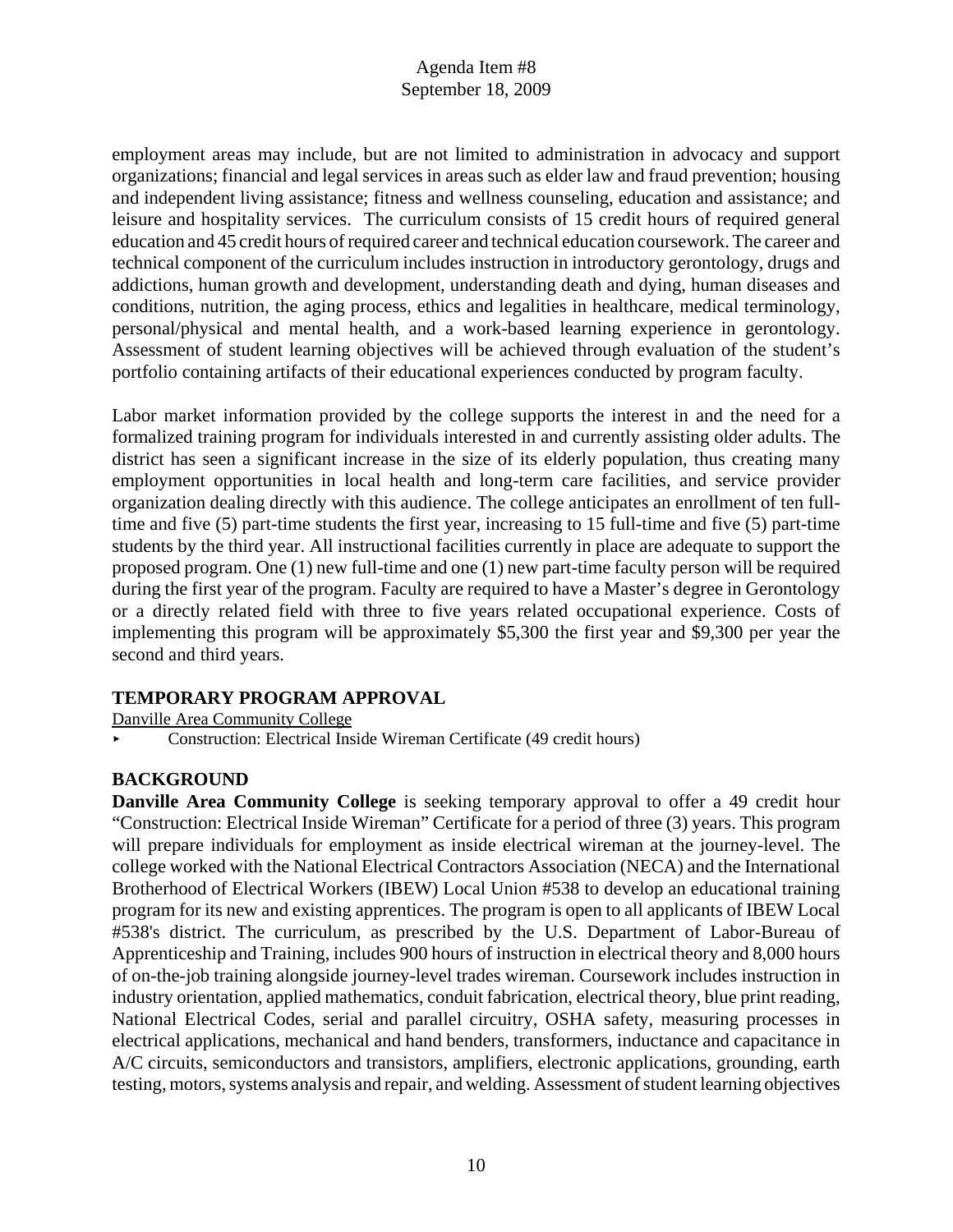will be achieved during evaluation of the student's performance during the work-based learning component of the curriculum in the student's final semester.

Labor market information provided by the college supports the interest in and the need for a formalized educational program for new and existing inside electrical wireman apprentices. The college anticipates an enrollment of 26 full-time students each year during the first three (3) years of the program. The college is seeking temporary approval for this curriculum to monitoring the program's success and continued need by local employers. Permanent approval will be considered after a period of three (3) years, based on program outcomes.

# **INFORMATION ITEM - BASIC CERTIFICATE APPROVAL**

Following is a list of basic certificates (less than 29 semester credit hours) that have been approved on behalf of the Illinois Community College Board by the President/CEO since the last Board meeting:

# **Permanent Program Approval**

Illinois Central College

**Emergency Management Certificate (12 credit hours)** 

Spoon River College

< Gerontology Certificate (29 credit hours)

# **Temporary Program Approval**

Oakton Community College

- < Windows Certified Enterprise Administrator Certificate (28 credit hours)
- General Design Certificate (17 credit hours)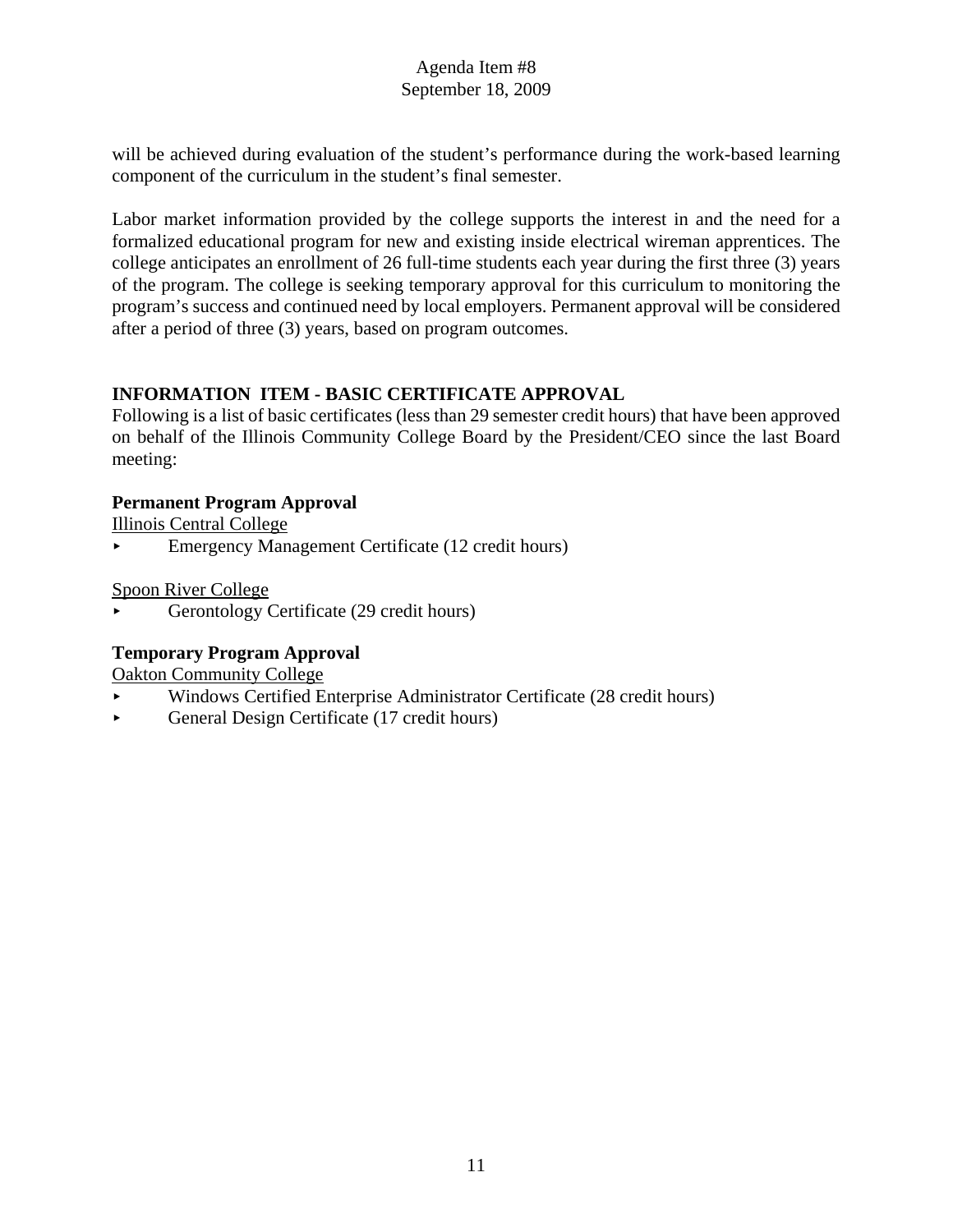#### Illinois Community College Board

# **ILLINOIS COMMUNITY COLLEGE BOARD RECOGNITION OF COMMUNITY COLLEGES**

The Illinois Community College Board has statutory authority to "recognize" community colleges for their compliance with state statutes and standards. Based on a five-year cycle, ICCB staff conducts recognition evaluations to assure that colleges are in compliance with the standards. Standards identified for focused review during fiscal years 2006 through 2010 include the following categories: Instruction, Student Services, Academic Support, Finance, Facilities, and Accountability. These same standards are used by each district in a self-evaluation that is submitted to ICCB prior to the staff evaluation.

During fiscal year 2009, Lincoln Land Community College underwent in-depth recognition evaluations. The colleges submitted thorough self evaluations, ICCB staff conducted internal evaluations of all required college documents and college site visits were conducted. This agenda item not only presents the staff recommendations for the colleges that completed the evaluation, but gives background on the recognition evaluation and approval process for the Board's information.

### **RECOMMENDED ACTION**

It is recommended that the following motion be adopted:

The Illinois Community College Board hereby grants a status of "recognition continued" to the following districts:

Lincoln Land Community College

# **BACKGROUND.**

Recognition is a statutory term describing the status of a district which meets instructional, administrative, financial, facility and equipment standards as established by the Illinois Community College Board (110ILCS Section 805/2-12f and 805/2-15). Community colleges must be recognized to be eligible for state funding. Once a college district has been recognized by the ICCB, that recognition status is continued unless action is taken by the Board to interrupt it. To determine a district's recognition status, the ICCB conducts periodic evaluations. The objectives of the recognition evaluation include 1) determination of a district's compliance with the *Public Community College Act* and *ICCB Administrative Rules*; 2) the provision of assistance to districts in achieving compliance with the Act and Rules; 3) the identification of issues which may be of concern to the community college system and the gathering of basic data about these issues; and 4) the identification of exemplary district practices/programs that can be shared with other districts. Based on a five-year cycle, ICCB staff conduct recognition evaluations to assure that districts are in compliance with selected standards. All districts are evaluated on a select number of standards during the same five-year cycle. ICCB staff makes an assessment on each individual standard and on a global basis considering all focused and nonfocused standards. On individual standards districts are identified as either in compliance or not in compliance. Recommendations are either mandatory,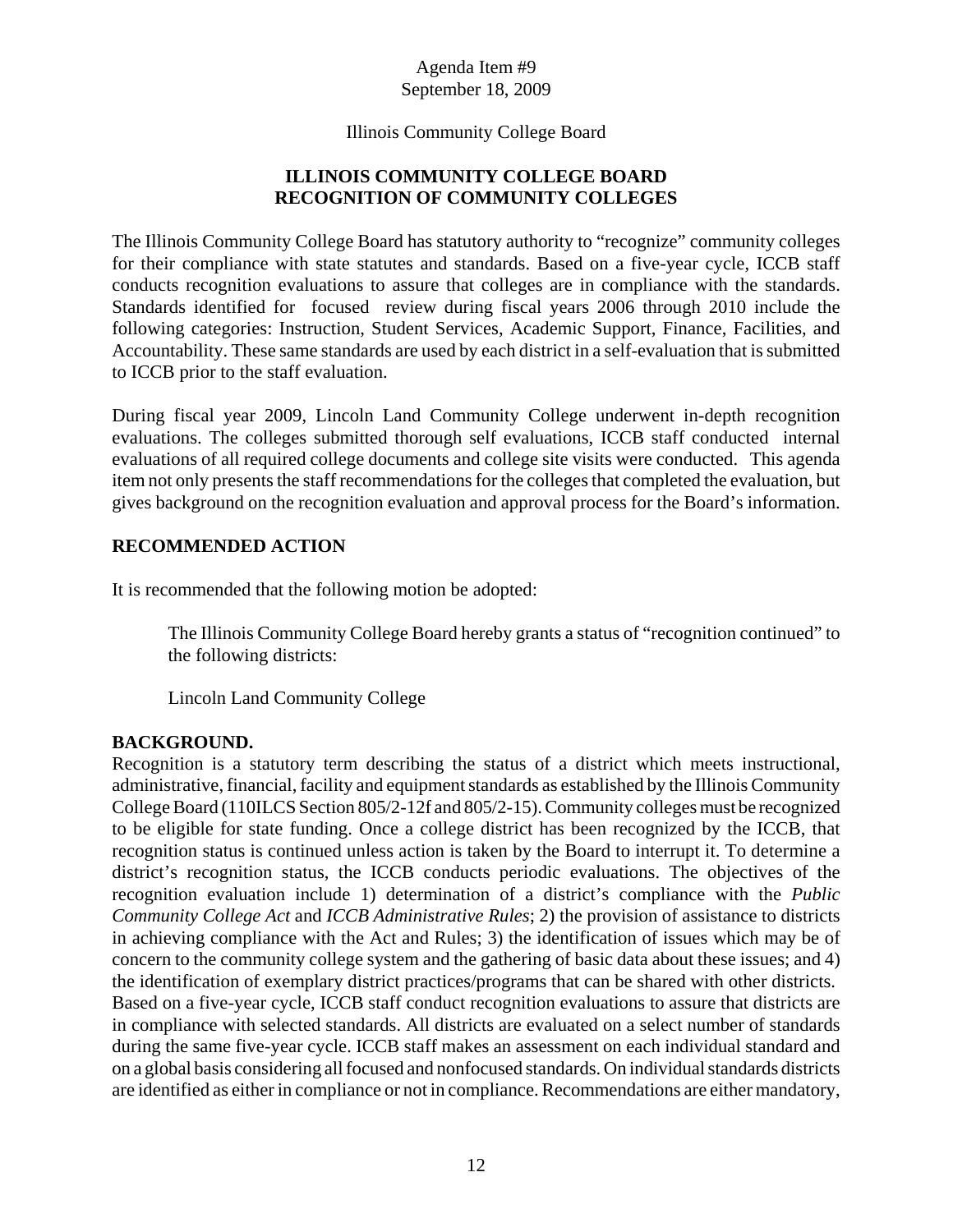when a college is "out of compliance", or otherwise advisory. On an overall, global basis, there are three categories of recognition status:

Recognition Continued – The district generally meets ICCB standards. A district which has been granted a status of "recognition continued" is entitled to receive ICCB grants for which it is otherwise entitled and eligible.

*Recognition Continued-with Conditions* – The district generally does not meet ICCB standards. A district which has been assigned the status of "recognition continued-with conditions" is entitled to receive ICCB grants for which it is otherwise entitled and eligible, but it is given a specified time to resolve the conditions which led to the assignment of that status. A follow-up evaluation is scheduled no sooner than three nor longer than nine months after ICCB action on the assignment to determine the district's progress in resolving the conditions.

*Recognition Interrupted* – The district fails to take corrective action to resolve the conditions placed upon it under "recognition continued-with conditions" within a prescribed time period. A district which has been assigned a status of "recognition interrupted" may apply for recognition at such time as all requirements set forth by the ICCB have been satisfied. A district will have state funding suspended on a prorata, per diem basis for the period of time for which such status is in effect.

Evaluation for the districts included in this item have been completed through receipt of responses to the districts' draft reports. The responses include the districts' planned action for the compliance recommendations as well as reactions to advisory (quality) recommendations when the districts chose to provide them. The districts were judged by staff to be in general compliance with ICCB recognition standards and, therefore, are recommended for *"Recognition Continued"* status. The final reports, including direct responses, are externally attached for Board members only.

College districts included in fiscal year 2009 recognition evaluations are: Illinois Central College, Illinois Valley Community College, Kishwaukee College, John A. Logan College, McHenry County College, Morton College, Rend Lake College, Shawnee Community College, William Rainey Harper College.

Fiscal year 2009 was the fourth year of the current five-year recognition cycle. Staff provided the Board with information about the 2006-2010 recognition cycle at the April 2005 meeting of the ICCB.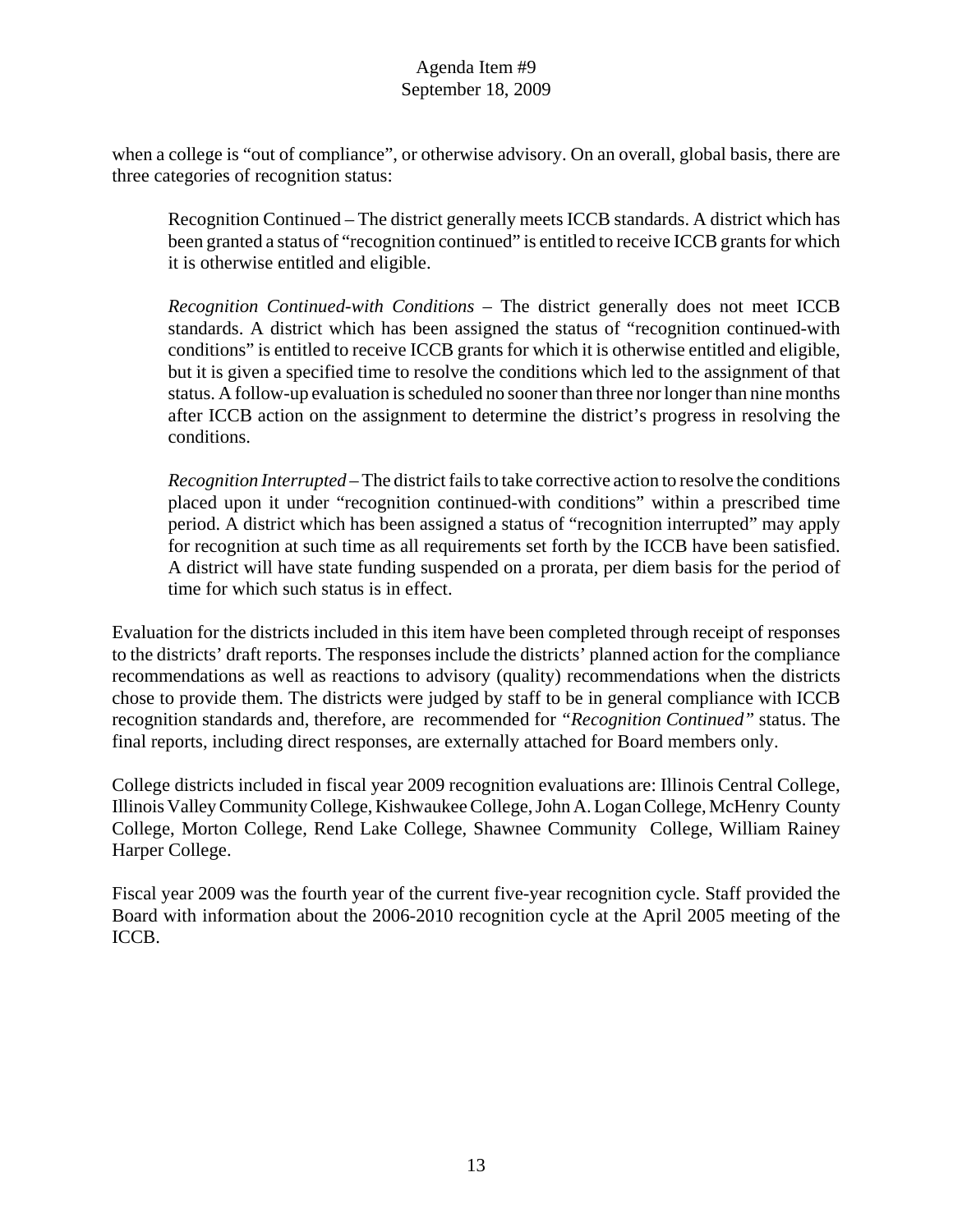## UNAPPROVED

Minutes of the 382<sup>nd</sup> Meeting of the Illinois Community College Board Harry L. Crisp II Community College Center 401 East Capitol Avenue Springfield, IL

July 17, 2009

### **RECOMMENDED ACTION**

It is recommended that the following motion be adopted:

The Illinois Community College Board hereby approves the Board minutes of the June 5, 2009 meeting, as recorded.

\* \* \* \* \* \* \* \* \* \*

Item #1 - Roll Call and Declaration of Quorum

Chairman Alongi called the meeting to order at 11:30 a.m. Allison Ray called roll with the following members present: Guy Alongi, Suzanne Morris, James Dumas, Rudy Papa, Tom Pulver, Judy Rake, Jake Rendleman, and Melissa Gamber, Student Member. Addison Woodward was absent. Ms. Ray declared that the Board had a quorum.

#### Item #2 - Announcements and Remarks by Guy H. Alongi, Chair

Chairman Alongi welcomed everyone and recognized the new ICCB Student Member, Melissa Gamber. Ms. Gamber is a student at Illinois Central College and Chairman Alongi looks forward to working with Ms. Gamber throughout the next year. At this time Chairman Alongi invited Mike Monaghan, Executive Director of the Illinois Community College Trustees Association, to give a brief introduction and update.

Mr. Monaghan appreciated the opportunity to address the Board and introduced the new President of the ICCTA, Barb Oilschlager. Ms. Oilschlager is the Board Chair for the College of Lake County.

Ms. Oilschlager thanked Mr. Monaghan for the introduction and stated that it was a pleasure to attend the ICCB meeting today. She emphasized that, even though the State of Illinois is in a flux at the moment, the ICCTA looks forward to working very closely with the ICCB to reach a resolution that will be beneficial for all community colleges.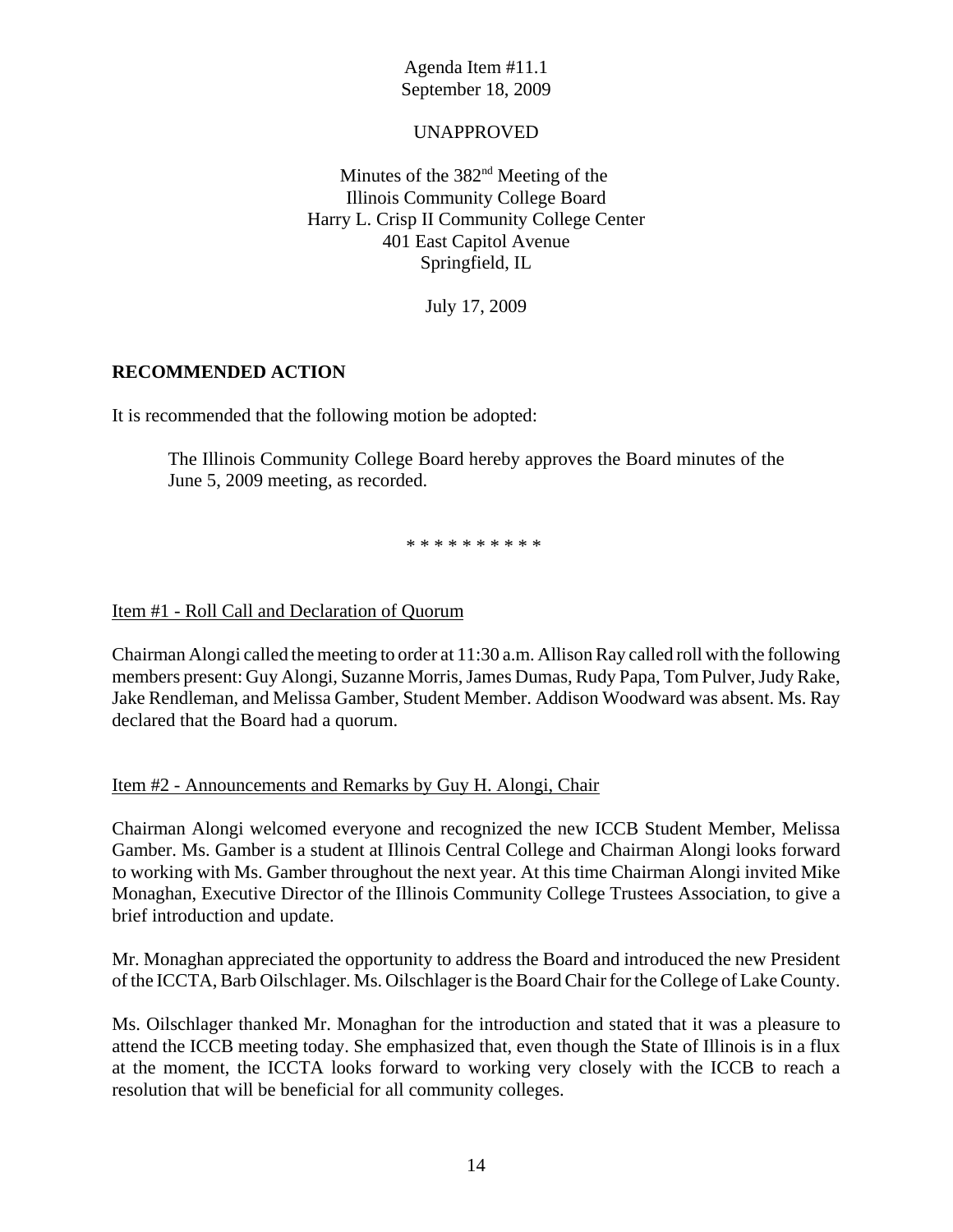Chairman Alongi congratulated Ms. Oilschlager and looks forward to working with the ICCTA as well.

Mr. Monaghan also introduced the newest Illinois community college president, Dr. Ken Ender. Dr. Ender started his position as President on July 1, 2009, at William Rainey Harper College in Palatine.

Dr. Ender thanked the Board for the opportunity to attend the meeting today. He took a moment to introduce his wife, Dr. Cathy Ender, who also has a history with community colleges as a teacher and administrator. Dr. Ender emphasized that it is a great time to be a part of community colleges. Community colleges have great opportunities and responsibilities. Illinois has a wonderful leadership in place. Dr. Ender looks forward to working with all of the community colleges through out the state and with the Board to make positive things happen.

Chairman Alongi welcomed Dr. Ken and Cathy Ender to Illinois and looks forward to working with Harper College in the future.

### Item #3 - Board Member Comments

James Dumas had no comment at this time.

Judy Rake, on behalf of the Midwest Higher Education Compact (MHEC), thanked Dr. Elaine Johnson, ICCB Vice President for Academic Affairs and Workforce Development, for attending the last MHEC meeting, held in Springfield on June 5, which was also the last ICCB Board meeting. Dr. Johnson's presentation, featuring best practices, was well received. Judy Erwin, Executive Director of the Illinois Board of Higher Education, also attended, and Illinois was well represented at the meeting.

Jake Rendleman had no comment at this time.

Rudy Papa was happy to be at the meeting.

Tom Pulver welcomed Melissa Gamber and was happy to have a new student representative.

Melissa Gamber was excited for the opportunity to work with the Board. She thanked everyone for being welcomed.

Suzanne Morris noted that she was asked by Dr. Karen Hunter Anderson, ICCB Vice President for Adult Education and Institutional Support, to speak about Adult Education funding on a program that was created at Kennedy-King College's television station WYCC. Ms. Morris felt that everyone should know that the program at Kennedy-King is very professional.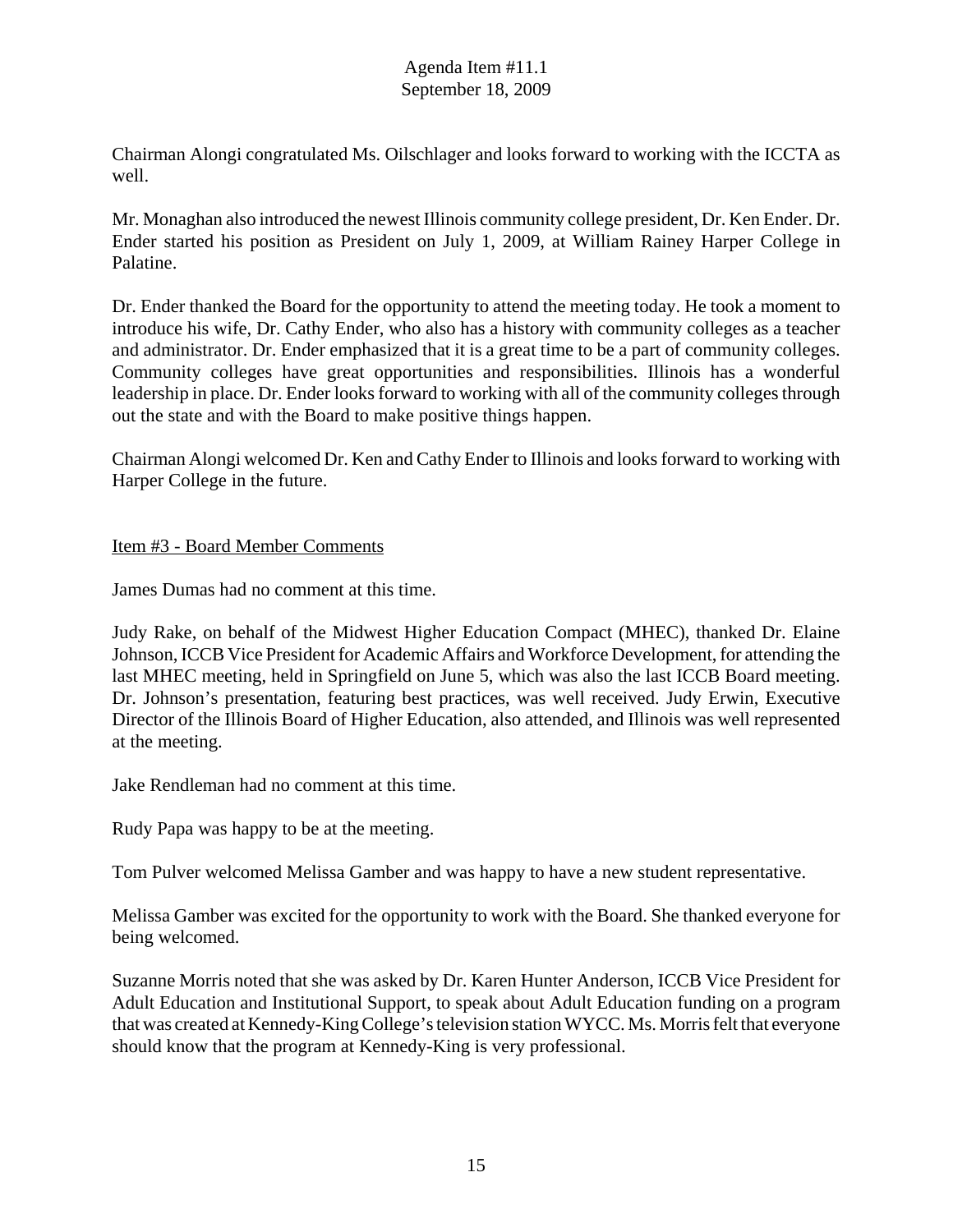#### Item #4 - Approval of Minutes of the January 9, 2009 Meeting

Jake Rendleman made a motion, which was seconded by James Dumas, to approve the following motion:

The Illinois Community College Board hereby approves the Board minutes of the January 9, 2009, meeting, as recorded.

The motion was approved by unanimous voice vote. Student advisory vote: Yes.

# Item #5 - Nomination of Vice Chair

Chairman Alongi opened the floor for nominations for the position of Vice Chair of the Illinois Community College Board.

Chairman Alongi made a recommendation to nominate Suzanne Morris for the position of Vice Chair.

\* \* \* \* \* \* \* \* \* \*

A motion was made by James Dumas, which was seconded by Rudy Papa, to nominate Suzanne Morris as the Vice Chair of the Illinois Community College Board.

The motion was approved by unanimous voice vote. Student advisory vote: Yes.

\* \* \* \* \* \* \* \* \* \*

A motion was made by Tom Pulver, which was seconded by Jake Rendleman, to close nominations for Vice Chair.

The motion was approved by unanimous voice vote. Student advisory vote: Yes.

\* \* \* \* \* \* \* \* \* \*

A motion was made by James Dumas, which was seconded by Rudy Papa, to approve Suzanne Morris as Vice Chair of the Illinois Community College Board.

The motion was approved by unanimous voice vote. Student advisory vote: Yes.

#### Item #6 - New Units of Instruction

Chairman Alongi stated that he was concerned about some of the programs total hours reaching 70 hours, which is over 16 hours a semester and perhaps some of the programs were becoming overloaded.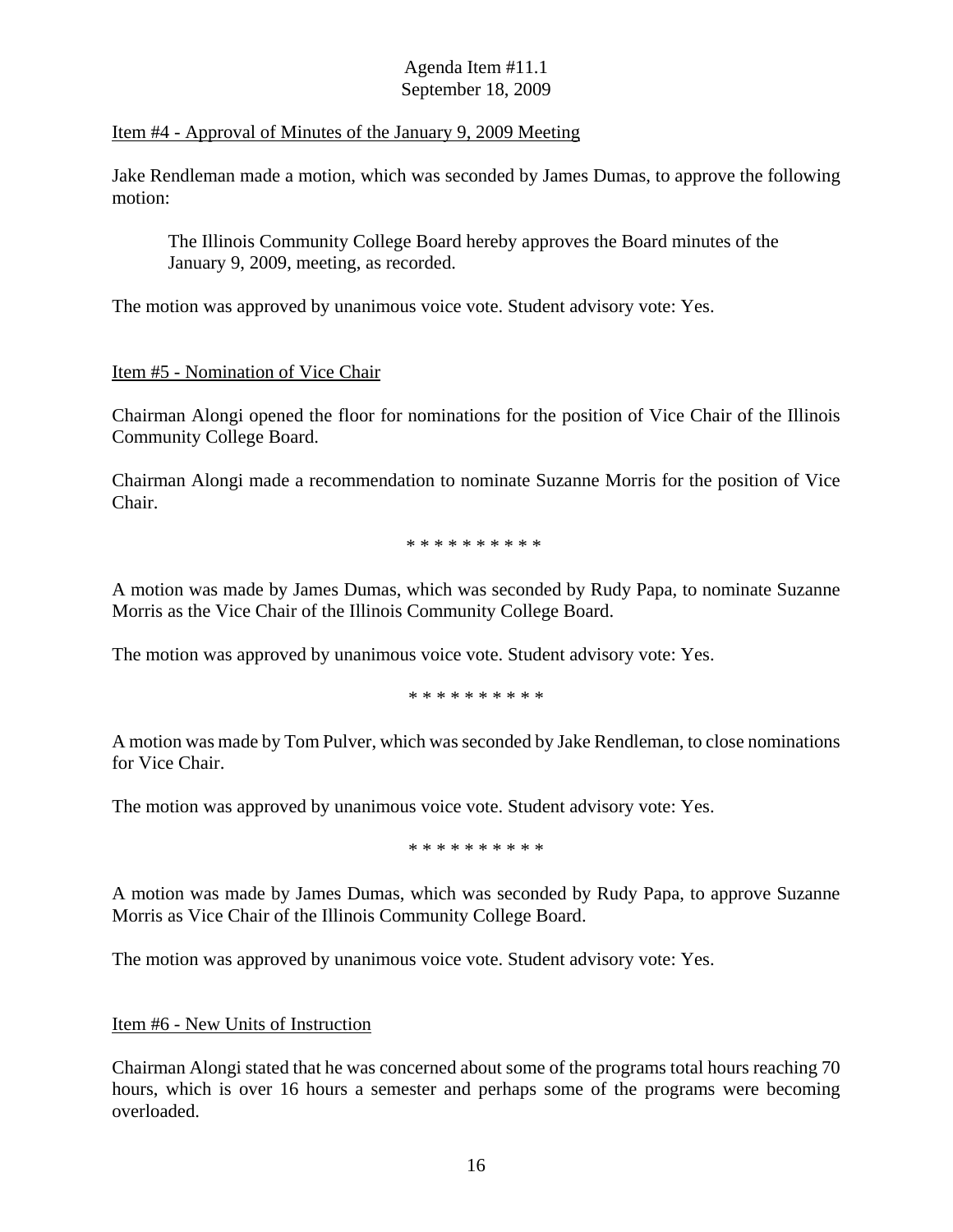Dr. Johnson replied that this is being looked at very closely and sometimes, especially with the Associate in Applied Science Degrees, there are hours required to meet certain certificate requirements. At this time, Dr. Johnson does not feel it is an issue because it is reviewed by ICCB staff before it is presented to the Board for approval.

Tom Pulver made a motion, which was seconded by Sue Morris, to approve the following motion:

The Illinois Community College Board hereby approves the following new units of instruction for the community colleges listed below:

### **PERMANENT PROGRAM APPROVAL**

Elgin Community College

- ▶ Health & Wellness Management A.A.S. degree (68 credit hours)
- $\blacktriangleright$  Massage Therapy Certificate (40.5 credit hours)

Harold Washington College

- < Agricultural Biotechnology Certificate (31 credit hours)
- < Associate of Arts in Teaching (A.A.T.) Early Childhood Education degree (63 credit hours)

#### Illinois Central College

- Green Building Environment A.A.S. degree (65 credit hours)
- < Green Building Environment Certificate (36 credit hours)

#### Joliet Junior College

< Associate of Arts in Teaching (A.A.T.) - Special Education degree (64 credit hours)

#### Kaskaskia College

- < Health Information Technology A.A.S. degree (69 credit hours)
- < Surgical Technology Certificate (38 credit hours)

#### Lincoln Land Community College

< Cosmetology Certificate (30 credit hours)

#### McHenry County College

< Associate of Arts in Teaching (A.A.T.) - Special Education degree (61 credit hours)

#### Olive-Harvey College

- < Criminal Justice/Public Police Services A.A.S. degree (60 credit hours)
- < Criminal Justice/Public Police Services Certificate (30 credit hours)

#### Olney-Central College

Medical Lab Technology A.A.S. degree (70 credit hours)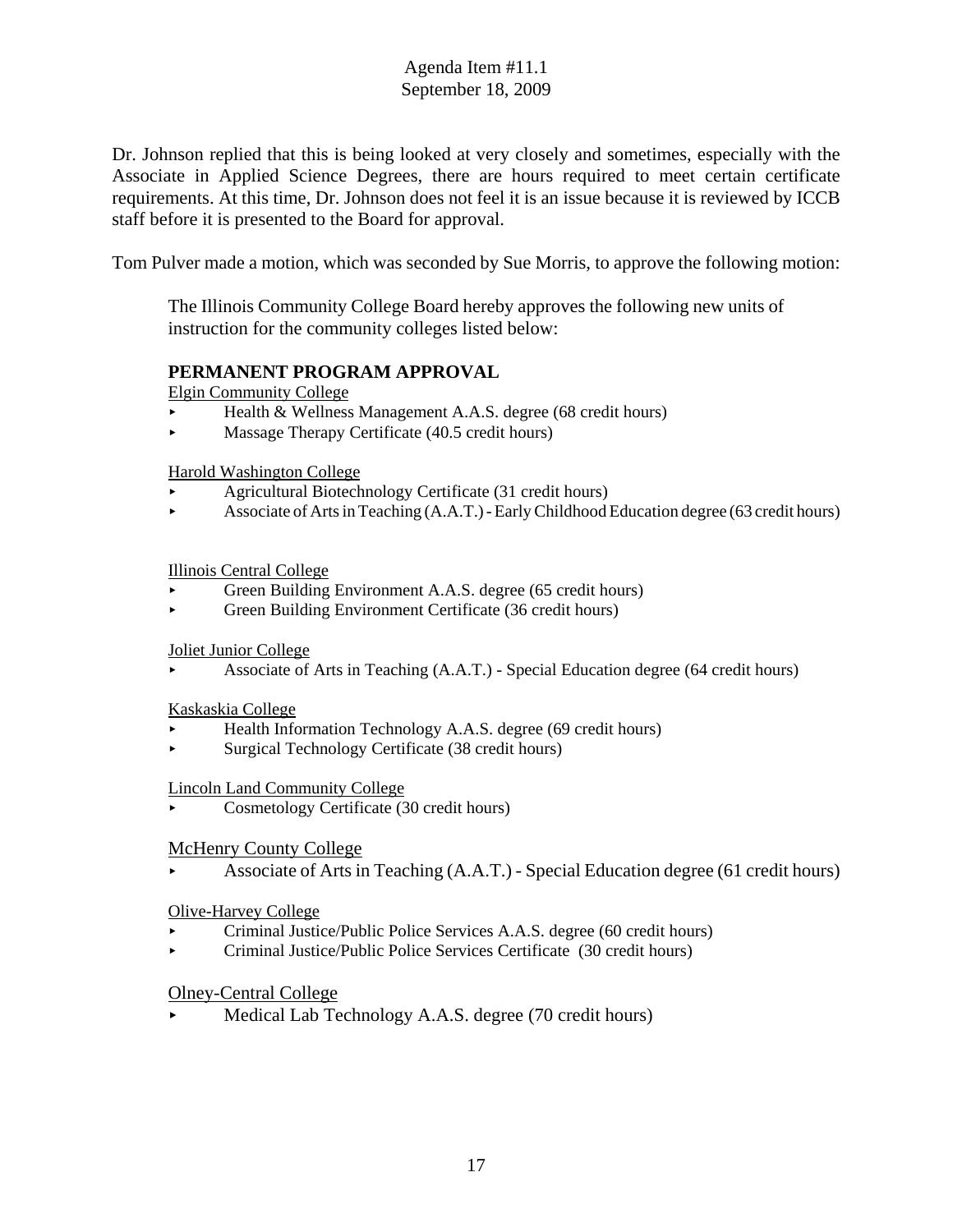Rend Lake College

< Associate of Arts in Teaching (A.A.T.) - Secondary Science degree (67 credit hours)

Southwestern Illinois College

< Computer Management Information Systems A.A.S. degree (69 credit hours)

Waubonsee Community College

- < Geographic Information Systems (GIS) A.A.S. degree (64 credit hours)
- < Library Technical Assistant A.A.S. degree (64 credit hours)

Wm. Rainey Harper College

- < Associate of Arts in Teaching (A.A.T.) Secondary Math degree (62 credit hours)
- < Human Services A.A.S. degree (61 credit hours)

### **TEMPORARY PROGRAM APPROVAL**

Carl Sandburg College

Diagnostic Cardiac Sonography Certificate (39 credit hours)

Shawnee Community College

- Multimedia and Gaming A.A.S. degree (63 credit hours)
- ▶ Helpdesk/PC Technician/Networking A.A.S. degree (69 credit hours)

#### John Wood Community College

Manufacturing Technology A.A.S. degree (64 credit hours)

The motion was approved by unanimous voice vote. Student advisory vote: Yes.

#### Item #7 - Illinois Community College Board Recognition of Community Colleges

James Dumas made a motion, which was seconded by Judy Rake, to approve the following motion:

The Illinois Community College Board hereby grants a status of "recognition continued" to the following districts:

Joliet Junior College Richard Daley College Kennedy-King College Malcolm X College Olive-Harvey College Harry S Truman College Harold Washington College Wilbur Wright College

The motion was approved by unanimous voice vote. Student advisory vote: Yes.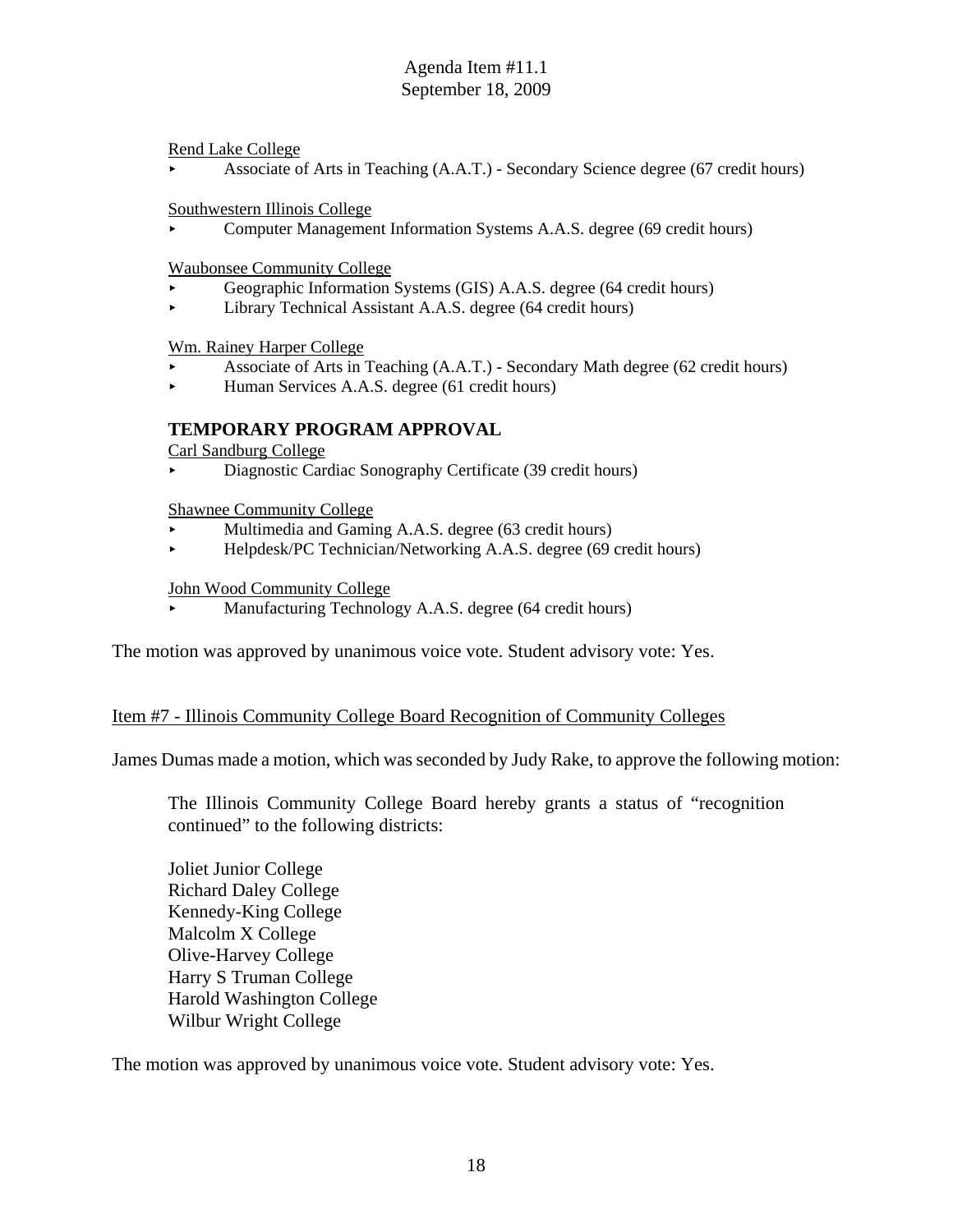#### Item #8 - Consent Agenda

Jake Rendleman made a motion, which was seconded by Rudy Papa to approve the following items:

#### Item #8.1 - Minutes of the March 20, 2009 Meeting

The Illinois Community College Board hereby approves the Board minutes of the March 20, 2009 meeting, as recorded.

#### Item #8.2 - Calendar Year 2010 Board Meeting Dates and Locations

The Illinois Community College Board hereby approves the Calendar Year 2010 Board Meeting Dates and Locations, as listed.

#### Item #8.3 - Authorization to enter into Interagency Contracts and/or Agreements

The Illinois Community College Board hereby authorizes its President/CEO, in concurrence with the ICCB Chair, to enter into interagency contracts/agreements, as needed for fiscal year 2010.

#### Item #8.4 - Authorization to Transfer Funds among Line Items

The Illinois Community College Board hereby authorizes its President/CEO to transfer funds among fiscal year 2010 appropriated operating line items, as needed.

#### Item #8.5 - Intergovernmental and Data Sharing Agreement

The Illinois Community College Board hereby authorizes its President/CEO to enter into an Intergovernmental and Data Sharing Agreement for the Production of the High School Feedback Report, Audit or Evaluation, and P-20 Research and Analysis and directs its President/CEO, or his designee, to collaborate with community college system representatives to establish guiding principles and protocols for data sharing requests under the Agreement that involves community college data.

#### Item #8.6 - Minutes of the June 5, 2009 Meeting

The Illinois Community College Board hereby approves the Board minutes of the June 5, 2009, meeting, as recorded.

The motion was approved by unanimous voice vote. Student advisory vote: Yes.

#### Item #9 - Information Items

Steve Morse, ICCB Associate Vice President for External Affairs, distributed information on the recent press release issued from President Barack Obama's office regarding community colleges.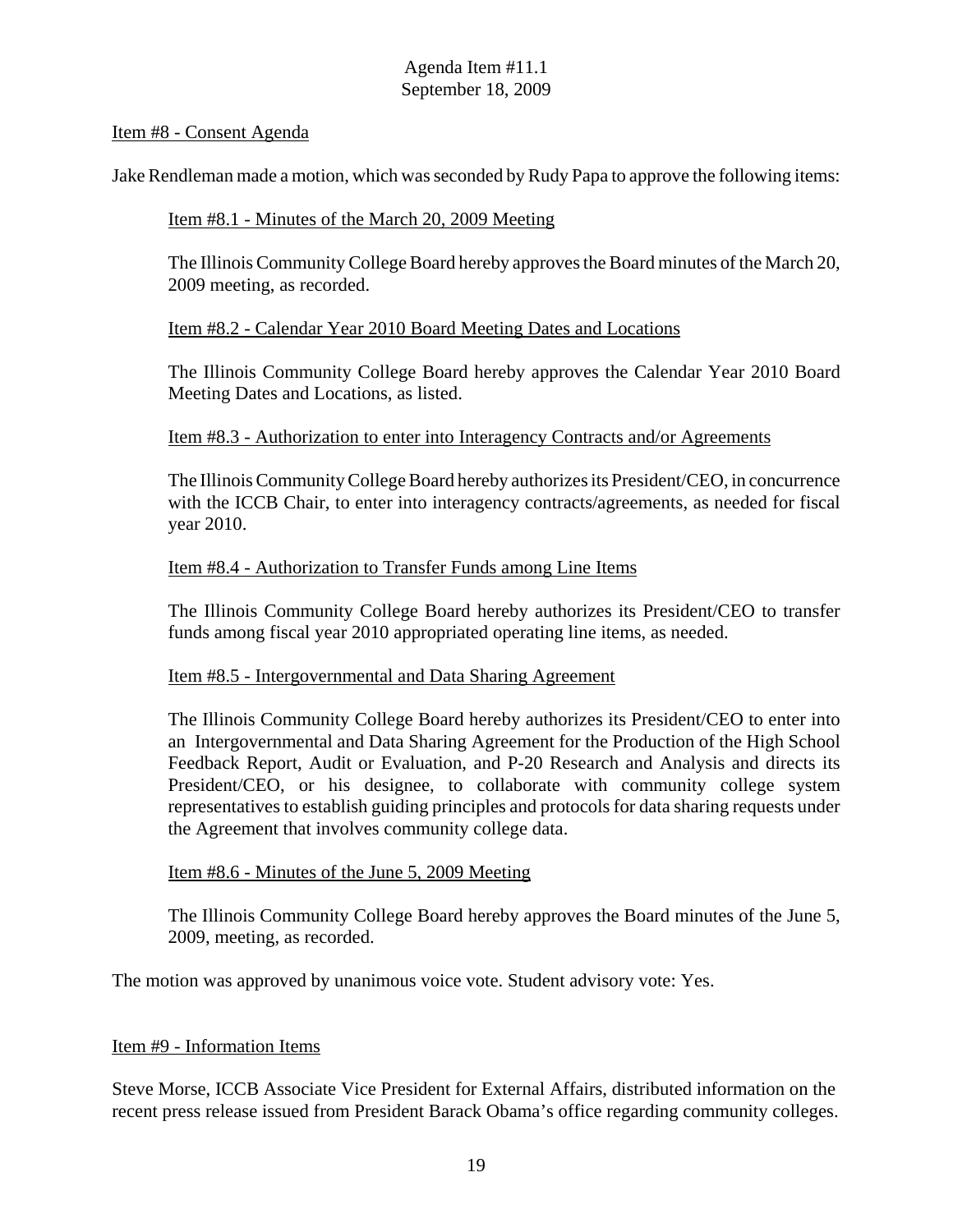United States Representative George Miller(CA) introduced the Student Aid and Fiscal Responsibility Act to the United States House and this bill will address community colleges, as well as student financial aid, and construction. The bill is in the earliest stages and ICCB staff will track this legislation and inform the Board of any progress.

Chairman Alongi asked if there was a feeling if the money from this will be formula funded.

Mr. Morse stated, that as of right now, there is no money involved. The bill has several formulas in it and currently consists of mainly competitive grants. There are current monies for construction that will be based on community college student population in a particular state.

Judy Rake asked if the money would be distributed through the state entity or the colleges.

Mr. Morse replied that, as of right now, all money would come through state agencies.

Mr. Obrzut stated that the ICCB will keep the Board informed in regards to the situation.

#### Item #10 - Other Business

Ellen Andres reported on the updated budget situation. The budget was passed, with the exception of the system operating budget, which has not been signed. The Adult Education and Career and Technical Education budgets were only funded at 50 percent; however, the Governor has discretionary funds that he will be able to disburse. At this point, we need to get the system active in order to secure the discretionary funds to access the federal funds that are available.

The Capital funding is fantastic. The ICCB has sent out alist of appropriated projects.

Ms. Andres emphasized that securing the discretionary funds for Adult Education and Career and Technical Education is the first priority. The ICCB staff will keep the Board updated on the situation.

A brief discussion took place regarding what the Board members and the system can do to help secure Adult Education and Career and Technical Education funding, as well as the state's ability to access available federal funds.

\* \* \* \* \* \* \* \* \* \*

Ms. Andres clarified that projects 1-15 on the RAMP list were funded, as well as temporary facilities. In addition to receiving those two appropriations, there were also a legislative add-ons which totaled about \$78 million.

Chairman Alongi stated that recently he has given the RAMP list a lot of thought. He does not want to deprive a college receiving funds to complete two projects, but when funding is limited, it would make sense to find a way to diversify or revise the list, so it would allow a college to not fund more than one project in a calendar or fiscal year.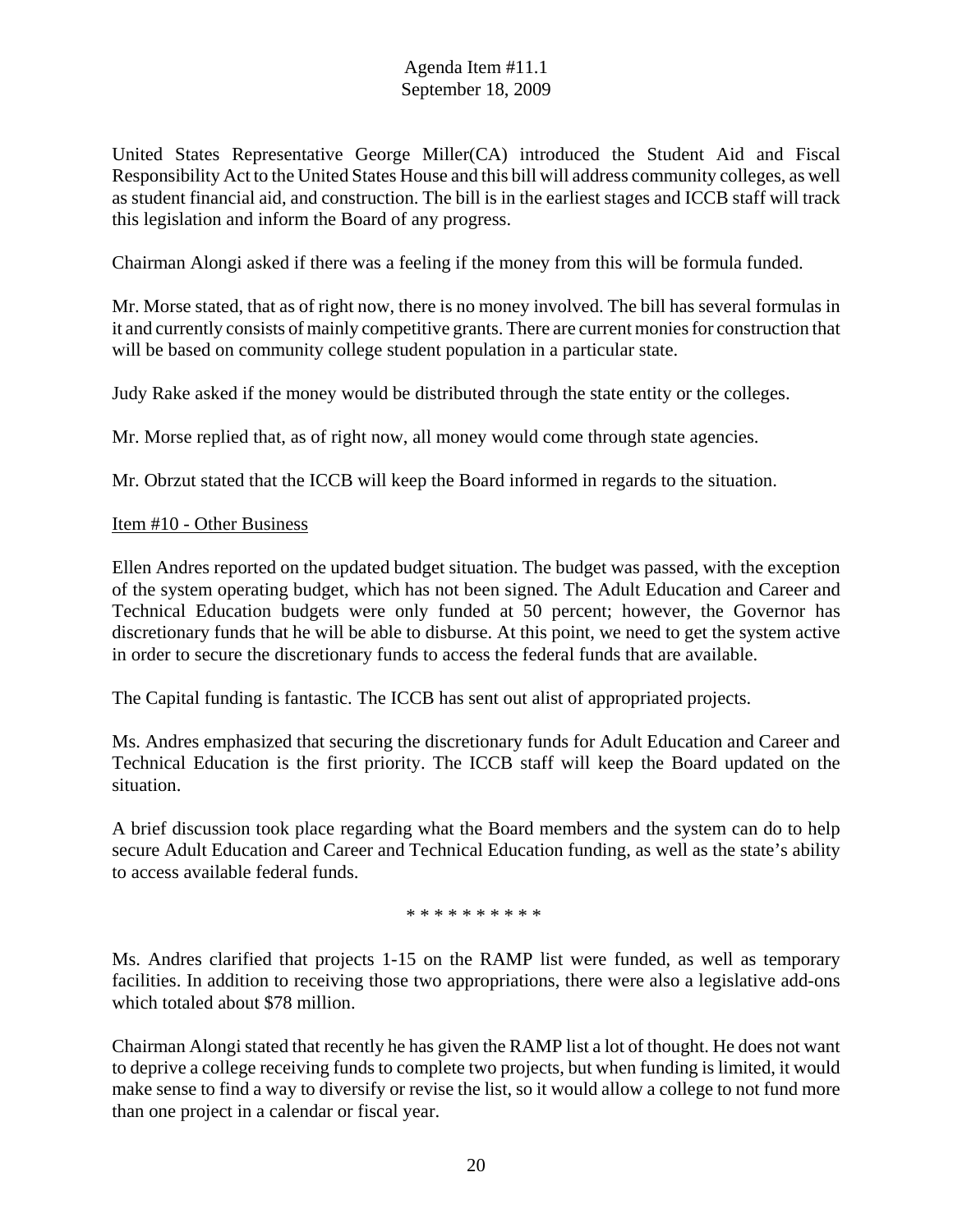Discussion took place on possible changes that may be done to the RAMP list and how or if additional money from the federal community college initiative could affect the state's community colleges.

\* \* \* \* \* \* \* \* \* \*

Sue Morris made a motion, which was seconded by Judy Rake, to approve the following motion:

The Illinois Community College Board hereby:

- 1) gives its President/CEO authority between July 17 and the next business meeting, with concurrence of the Board Chair, to contract with selected vendors that have bid for contractual services, and
- 2) approves the following fiscal year 2010 contractual agreements:

| Vendor                                                                                                                                                   | <b>Purpose of Contract</b>    | FY 2010<br>Estimated<br><b>Annual Cost</b> |                                           |
|----------------------------------------------------------------------------------------------------------------------------------------------------------|-------------------------------|--------------------------------------------|-------------------------------------------|
| Illinois Community College<br><b>System Foundation - renewal</b>                                                                                         | Rental of Office Space        | \$291,200                                  |                                           |
| Lincoln Land Community College-<br>renewal                                                                                                               | Rental of Office Space        | \$57,921                                   |                                           |
| Kerber, Eck & Braeckel                                                                                                                                   | <b>Annual GAAP Statements</b> | \$26,000                                   | ∗                                         |
| Sorling Law Offices                                                                                                                                      | <b>Legal Services</b>         | \$35,000                                   | ∗                                         |
| <b>Individual Contractors</b><br>Career and Tech Ed district<br>liaison services are currently out<br>for bid. In FY 09, there were<br>four contractors. | <b>Liaison Services</b>       |                                            | $\ast$<br>$\ast$<br>∗<br>$\ast$<br>$\ast$ |

\* Billed daily or hourly, annual cost is estimated

The motion was approved by unanimous voice vote. Student advisory vote: Yes.

\* \* \* \* \* \* \* \* \* \*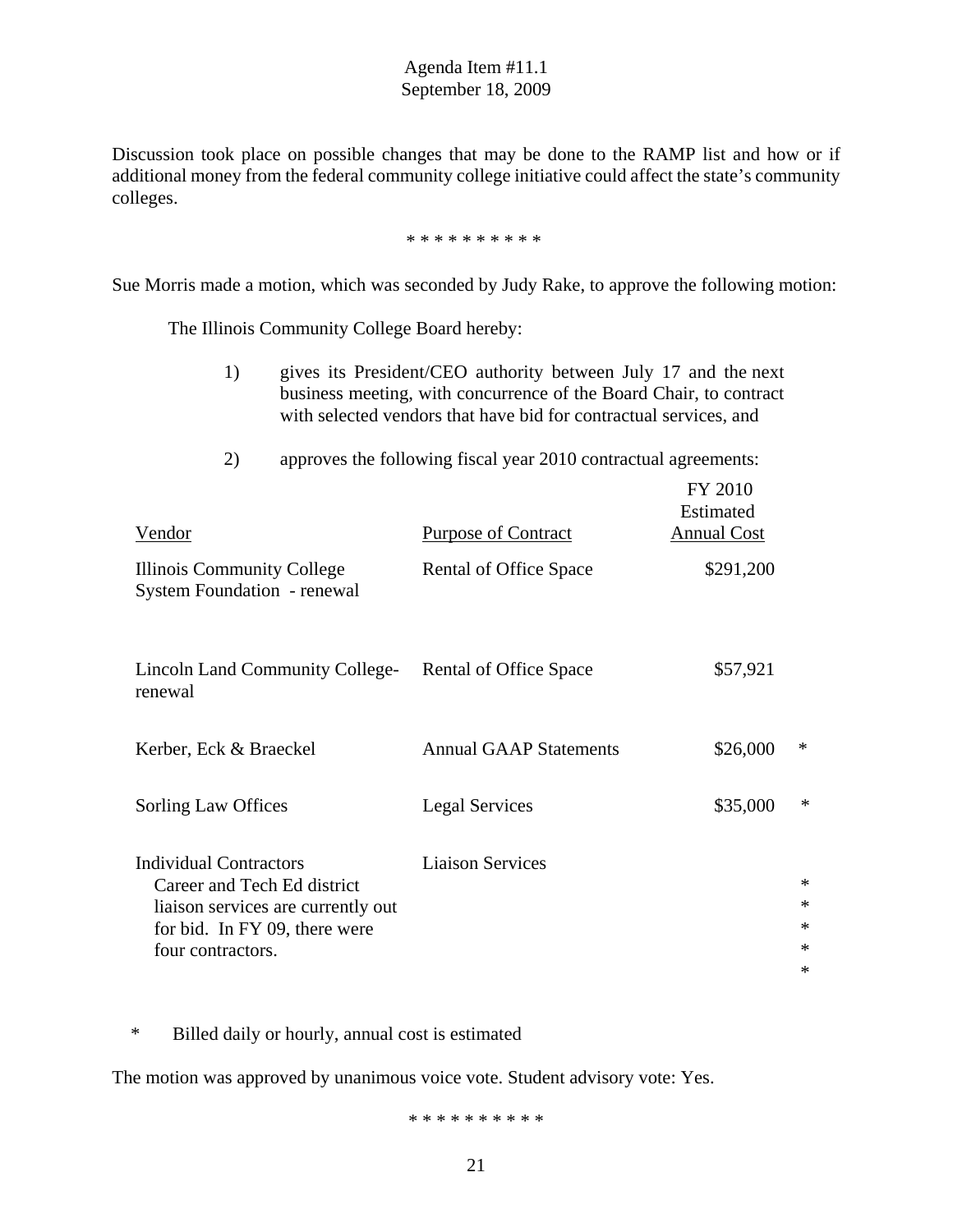Ellen Andres reported that Senate Resolution 303 passed and addresses community college funding. The resolution created the Task Force on Illinois Community College Funding and a final report is due by December 31, 2009. The resolution mandates the following people to serve on or be appointed to the task force: two co-chairpersons of the Senate (one appointed by the Senate President and one appointed by the Minority Leader), four Senate spokespersons (two appointed by the Senate President and two appointed by the Minority Leader), two ICCB Board members (appointed by the Board), two trustees (appointed by ICCTA), two union representatives, and four community college chief financial officers (appointed by the Board and one must be from City Colleges of Chicago). The task force will look at how community colleges are currently funded and the RAMP list. Ms. Andres emphasized that only recommendations come out of the task force and the recommendations must then go to the General Assembly and may or may not become law. All of the recommendations will be presented to the Board.

Tom Pulver made a motion, which was seconded by James Dumas, to approve the following motion:

The Illinois Community College Board hereby authorizes its Chairman to appoint two Board members to the Senate Resolution 303 Task Force on Illinois Community College System Funding and authorizes its President/CEO to appoint three chief financial officers to serve on the task force.

The motion was approved by unanimous voice vote. Student advisory vote: Yes.

Rudy Papa made a motion, which was seconded by Jake Rendleman, to approve the following motion:

The Illinois Community College Board hereby appoints Guy Alongi and Judith Rake to represent the Illinois Community College Board as members of the Senate Resolution 303 Task Force on Illinois Community College System Funding.

The motion was approved by unanimous voice vote. Student advisory vote: Yes.

\* \* \* \* \* \* \* \* \* \*

At this time, Dr. Karen Hunter Anderson showed a few clips from a television program that was created at Kennedy-King College's television studio. The program featured ICCB Board member Suzanne Morris; ICCTA President Barb Oilschlager; Jennifer Foster, ICCB Senior Director for Adult Education and Family Literacy; and several community college presidents, adult education teachers, administrators, and students. The program was titled, "Educational Forum: The Unkindest Cut," and examined state budget cuts to Adult Education and Family Literacy and Career and Technical Education.

#### Item #11 - Executive Session

At 12:26 p.m., Tom Pulver made a motion, which was seconded by Suzanne Morris, to convene into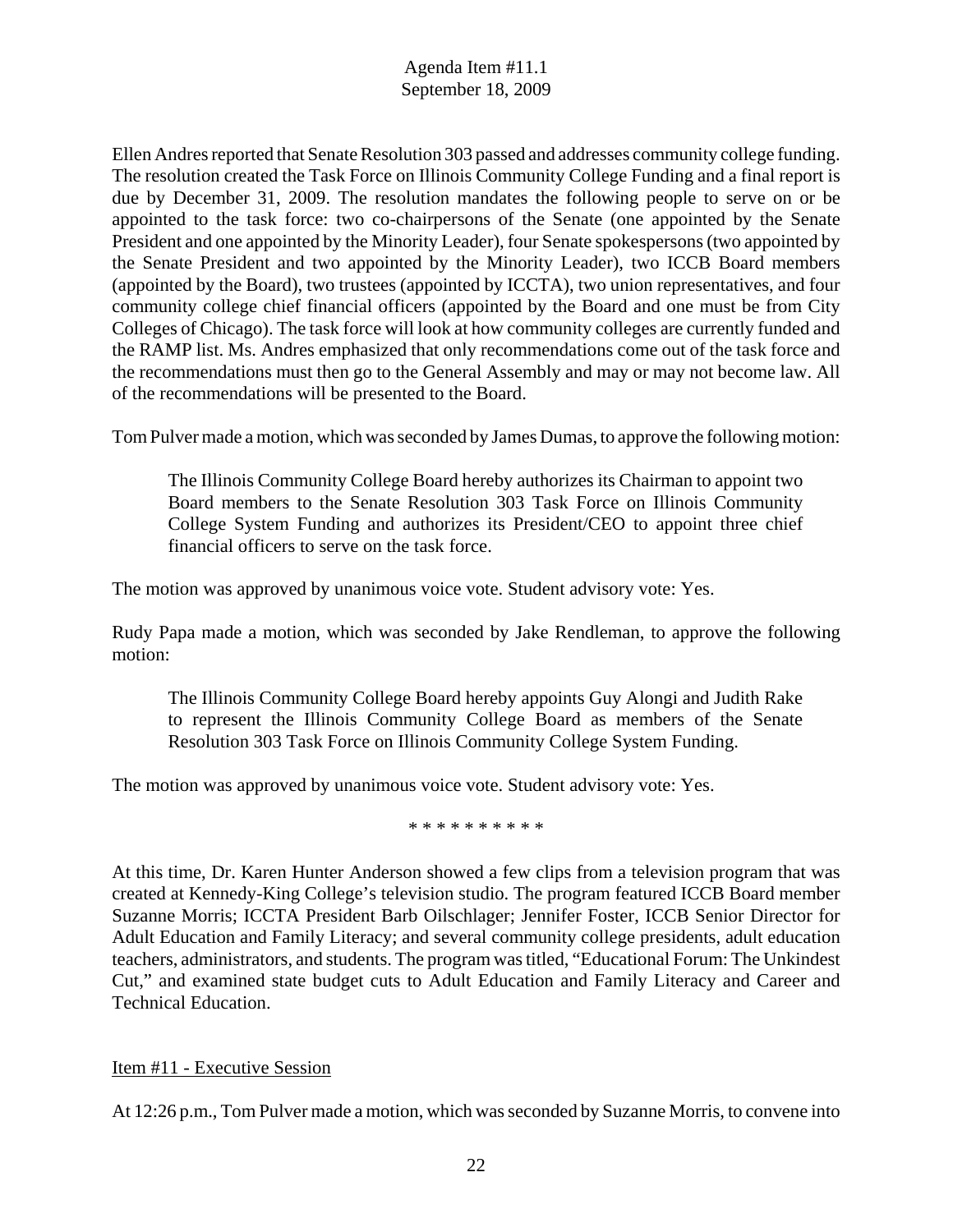Executive Session for the purpose of receiving a report regarding ongoing negotiations with the ICCB collective bargaining unit.

The motion was approved by unanimous voice vote. Student advisory vote: Yes.

Item #12 - Public Comment

There was no public comment at this time.

#### Item #13 - Adjournment

At 12:58 p.m., Jake Rendleman made a motion, which was seconded by Rudy Papa, to adjourn the meeting.

The motion was approved by unanimous voice vote. Student advisory vote: Yes.

Chairman President/CEO

Guy H. Alongi Geoffrey S. Obrzut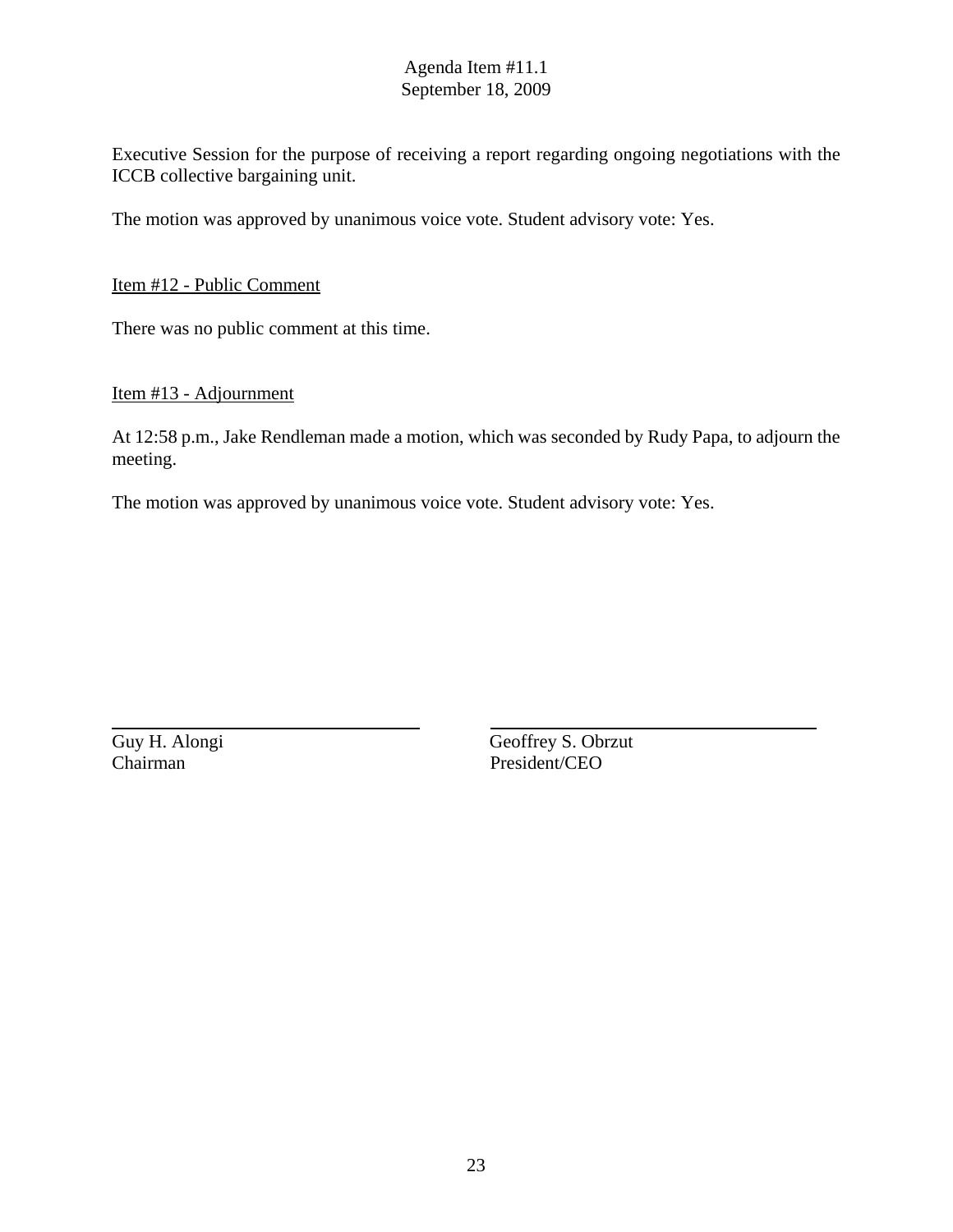#### Illinois Community College Board

# **CERTIFICATION OF ELIGIBILITY FOR SPECIAL TAX LEVY (110 ILCS 805, PARAGRAPH 3-14.3)**

Section 3-14.3 of the Public Community College Act allows districts eligible for equalization grants in fiscal year 2009 or fiscal year 2010 to levy up to or at the combined statewide average tax rate for educational and operations and maintenance purposes if they currently are levying less than that amount. The ICCB is required to certify the eligibility of districts to levy by November 1 of each year.

### **RECOMMENDED ACTION**

It is recommended that the following motion be adopted:

The Illinois Community College Board hereby certifies that the following community college districts were (1) eligible to receive equalization grants either in fiscal year 2009 or fiscal year 2010 and (2) had combined educational and operations and maintenance purposes tax rates less than 25.13 cents per \$100 of equalized assessed valuation and are, therefore, eligible to levy at a combined educational and operations and maintenance purposes rate up to and including 25.13 cents per \$100 of equalization assessed valuation in accordance with the provisions of Section 3-14.3 of the Public Community College Act:

> Black Hawk College Heartland Community College Illinois Central College Illinois Eastern Community Colleges Illinois Valley Community College Kankakee Community College Kaskaskia College Lake Land College Lewis and Clark Community College Moraine Valley Community College Prairie State College Rend Lake College Carl Sandburg College Southwestern Illinois College Spoon River College John Wood Community College

**BACKGROUND**. Pursuant to Section 3-14.3 of the Public Community College Act, the following table identifies the eligible districts and the additional levy authority they have, should they choose to exercise it, along with an estimate of how much additional tax revenues will be available because of this additional levy authority.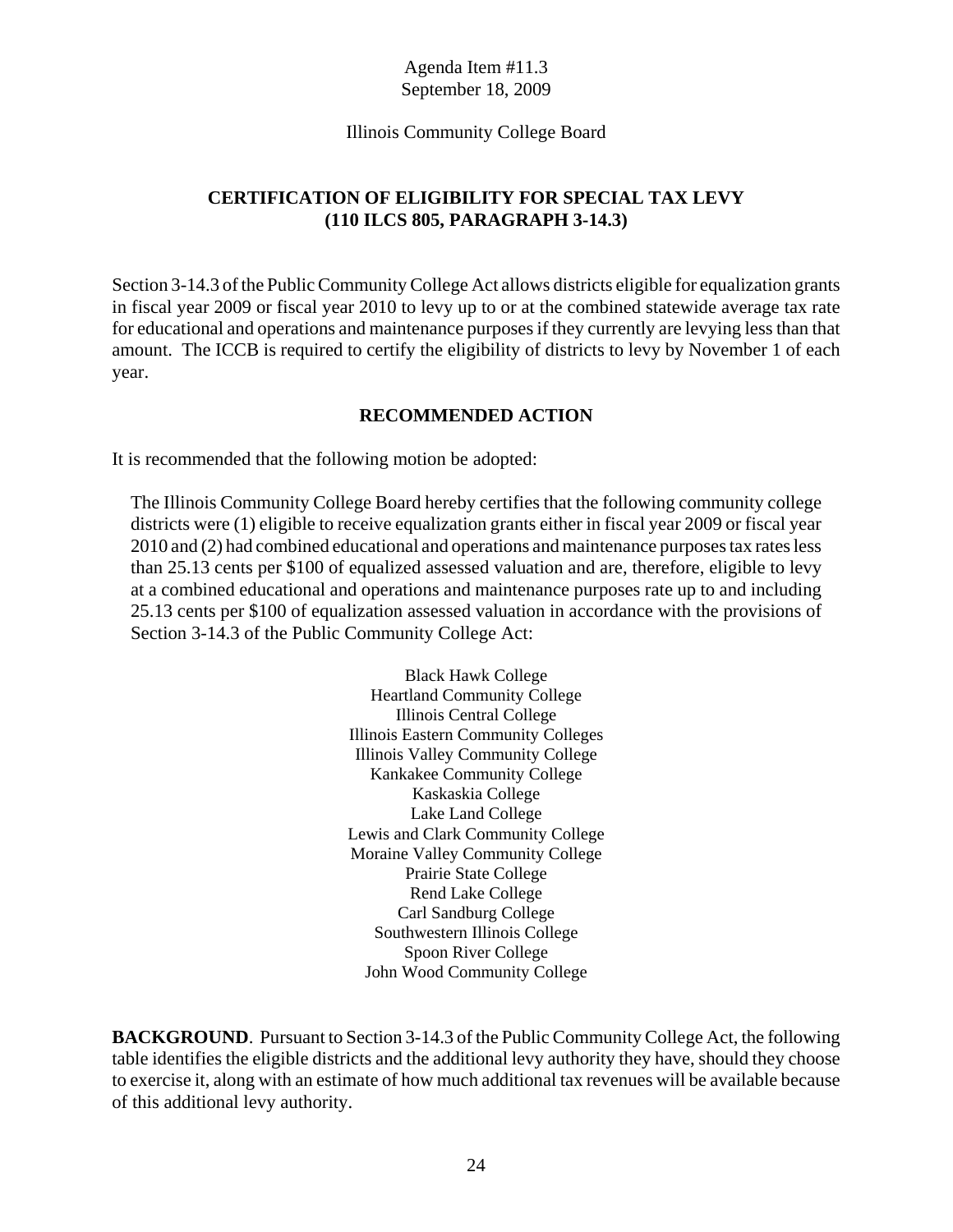| <b>District</b>         | <b>Current</b><br><b>Combined</b><br><b>Maximum</b><br><b>Authorized</b><br><b>Operating</b><br><b>Tax Rates</b> | <b>Additional</b><br><b>Tax Rate</b><br><b>Authority</b> |               | <b>Estimated</b><br><b>Additional</b><br><b>Tax Revenue</b> |
|-------------------------|------------------------------------------------------------------------------------------------------------------|----------------------------------------------------------|---------------|-------------------------------------------------------------|
| <b>Black Hawk</b>       | 19.00¢                                                                                                           | 6.13¢                                                    | \$            | 1,978,596                                                   |
| Heartland               | 22.50¢                                                                                                           | 2.63¢                                                    | \$            | 988,599                                                     |
| <b>Illinois Central</b> | 25.00¢                                                                                                           | .13 $\phi$                                               | \$            | 77,700                                                      |
| Illinois Eastern        | 25.00¢                                                                                                           | .13 $\phi$                                               | \$            | 13,992                                                      |
| <b>Illinois Valley</b>  | $17.00\text{\textdegree}$                                                                                        | 8.13¢                                                    | \$            | 2,214,626                                                   |
| Kankakee                | 18.00¢                                                                                                           | 7.13¢                                                    | \$            | 1,498,781                                                   |
| Kaskaskia               | 25.00¢                                                                                                           | .13 $\phi$                                               | \$            | 15,397                                                      |
| Lake Land               | 18.00¢                                                                                                           | 7.13¢                                                    | \$            | 1,514,947                                                   |
| Lewis and Clark         | 25.00¢                                                                                                           | .13 $\phi$                                               | \$            | 42,967                                                      |
| <b>Moraine Valley</b>   | 22.50¢                                                                                                           | 2.63¢                                                    | \$            | 2,972,623                                                   |
| Prairie State           | $23.00\text{¢}$                                                                                                  | 2.13¢                                                    | $\mathcal{S}$ | 859,844                                                     |
| Rend Lake               | 25.00¢                                                                                                           | .13 $\phi$                                               | \$            | 8,989                                                       |
| Sandburg                | 22.00¢                                                                                                           | 3.13¢                                                    | \$            | 411,993                                                     |
| Southwestern            | 16.00¢                                                                                                           | 9.13¢                                                    | \$            | 5,875,847                                                   |
| Spoon River             | 25.00¢                                                                                                           | .13 $\phi$                                               | \$            | 8,859                                                       |
| John Wood               | 22.50¢                                                                                                           | 2.63¢                                                    | \$            | 301,061                                                     |
|                         |                                                                                                                  |                                                          | \$            | 18,784,822                                                  |

The additional levy authority is subject to "backdoor" referendum. Within ten days after the adoption of a resolution expressing the district's intent to levy all or a portion of the additional taxes, the district is required to publish notice of its intent. A petition signed by 10 percent or more of the registered voters in the district will cause the proposed increase to be placed on the ballot at the next regularly scheduled election. A 30-day period is allowed for such a petition to be received.

This special tax levy authority does not circumvent tax cap legislation. All tax cap legislation is still applicable to those districts that fall under it.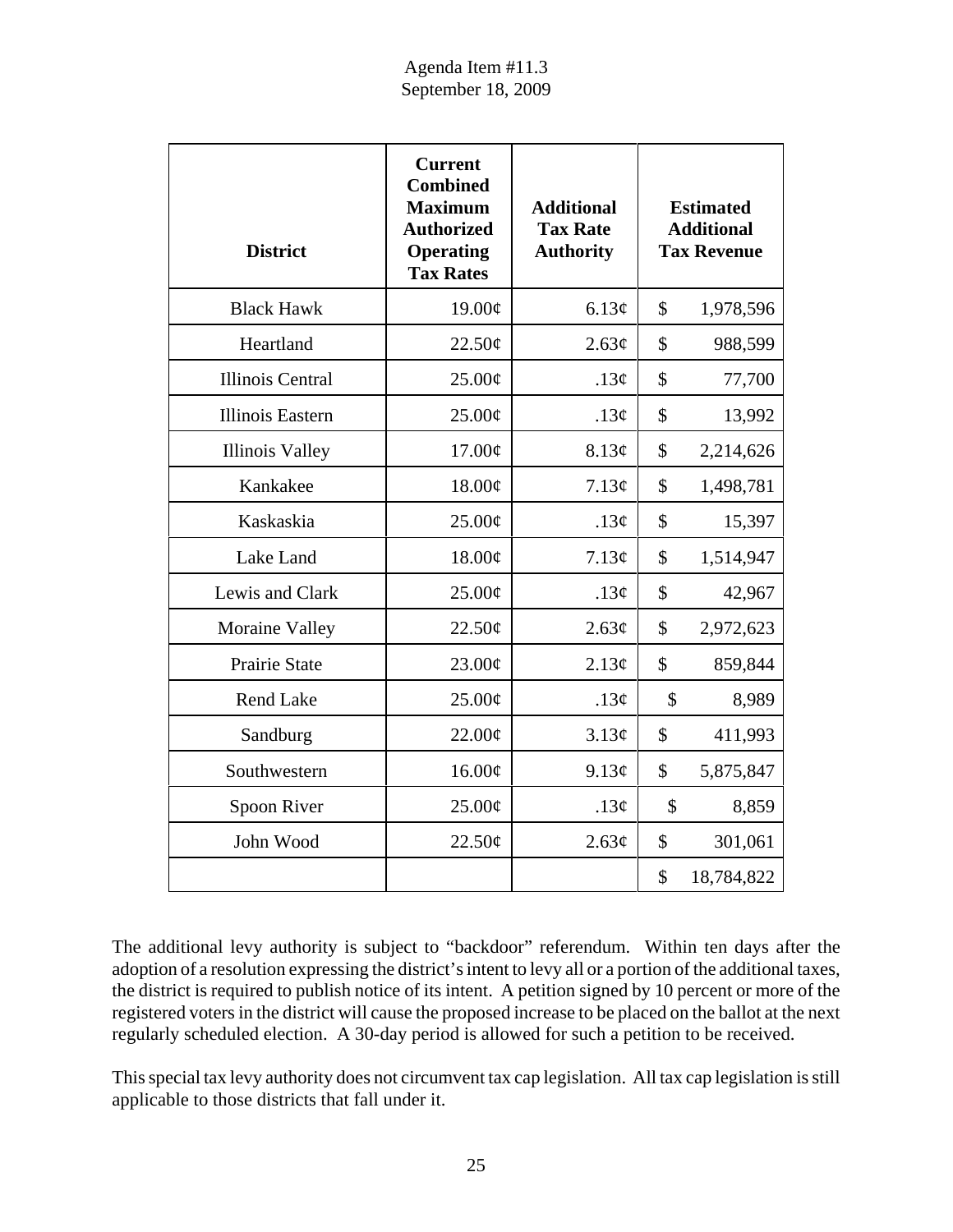Illinois Community College Board

# **APPROVAL OF LEGISLATIVE SERVICES CONTRACTS FOR THE ILLINOIS COMMUNITY COLLEGE BOARD OFFICE**

ICCB policy provides for contracts over \$20,000 to be approved by the Board. Contracts under \$20,000 require notification to the Board Chair before execution and those under \$5,000 require no Board approval.

# **RECOMMENDED ACTION**

It is recommended that the following motion be adopted:

The Illinois Community College Board hereby gives the President/CEO authority to award a contract to the appropriate bidder for the legislative services contract that is currently being bid out statewide.

Annual contracts are taken to the Board in June for approval. At the June Board meeting, the details of this contract were still being discussed. We have now decided to put in out for bid and want to award the contract and begin services before the November meeting. This recommendation allows the CEO to award the contract to appropriate bidder.